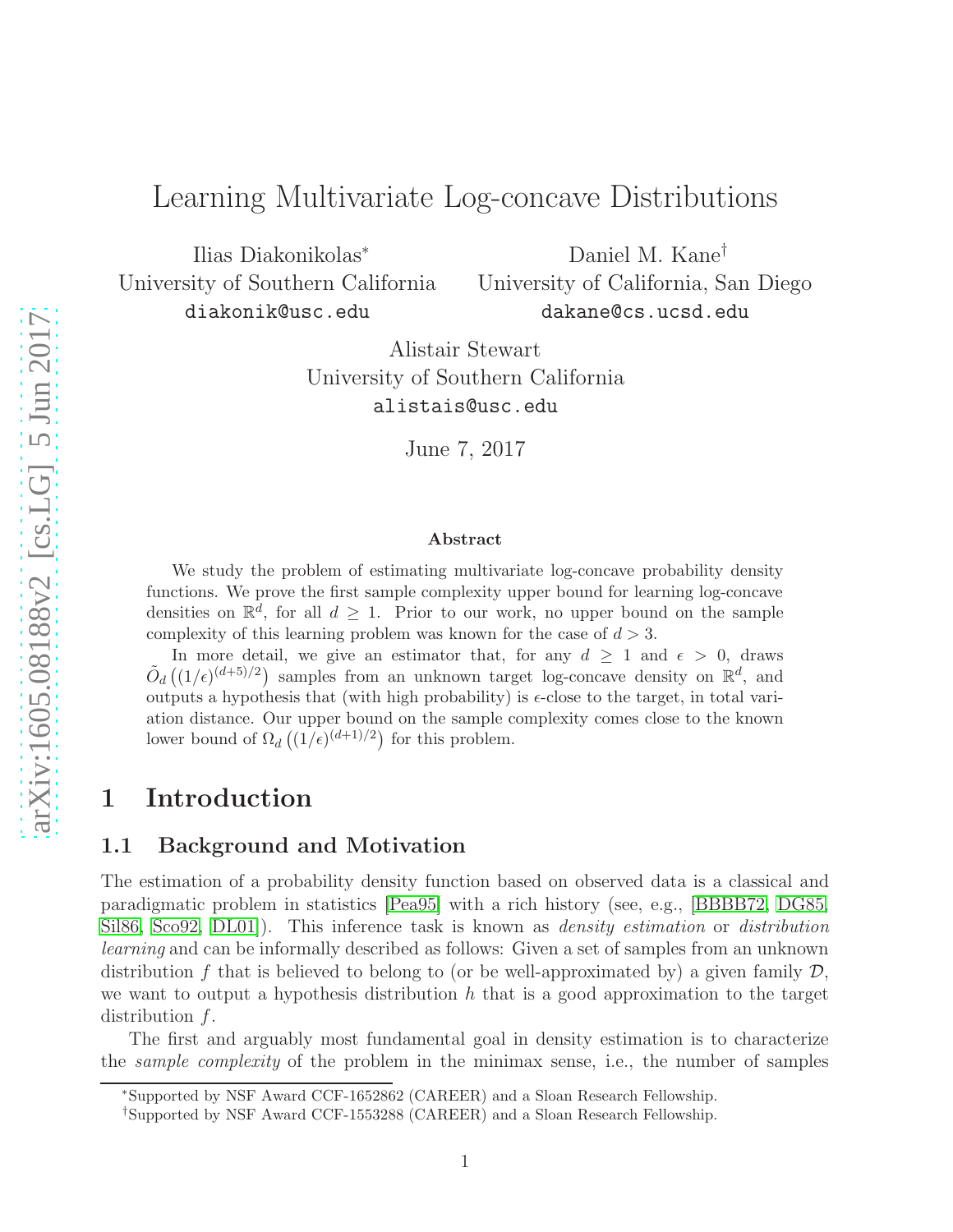inherently required to obtain a desired accuracy (in expectation or with high probability). In other words, for a given distribution family D and desired accuracy  $\epsilon > 0$ , we are interested in obtaining an estimator for D with a sample complexity upper bound of  $N = N(\mathcal{D}, \epsilon)$ , and an information-theoretic lower bound showing that no estimator for  $\mathcal D$  can achieve accuracy  $\epsilon$  with fewer than  $\Omega(N)$  samples. The sample complexity of this unsupervised learning problem depends on the *structure* of the underlying family  $D$ . Perhaps surprisingly, while density estimation has been studied for several decades, the sample complexity of learning is not yet well-understood for various natural and fundamental distribution families.

We emphasize here that there is no known simple complexity measure of a distribution family  $\mathcal D$  that *characterizes* the sample complexity of learning (an unknown distribution from)  $\mathcal D$  under the total variation distance. In contrast, the VC dimension of a concept class plays such a role in the PAC model of learning Boolean functions (see, e.g., [\[BEHW89,](#page-13-1) [KV94\]](#page-16-3)).

It should be noted that the classical information-theoretic quantity of the metric entropy and its variants (e.g., bracketing entropy) [\[vdVW96,](#page-17-0) [DL01,](#page-15-0) [Tsy08\]](#page-16-4)<sup>[1](#page-1-0)</sup>, provide upper bounds on the sample complexity of distribution learning that are *not* tight in general. Specifically, such upper bounds are suboptimal – both quantitatively and qualitatively – for various distributions families, see, e.g., [\[DKS16c\]](#page-15-1) for a natural example.

There are two main strands of research in distribution learning. The first one concerns the learnability of *high-dimensional parametric* distribution families (e.g., mixtures of Gaussians). The sample complexity of learning parametric families is typically polynomial in the dimension and the goal is to design computationally efficient algorithms. The second strand – which is the focus of this paper – studies the learnability of *low-dimensional nonparamet*ric distribution families under various assumptions on the shape of the underlying density. There has been a long line of work on this strand within statistics since the 1950's and, more recently, in theoretical computer science (see Section [1.3](#page-4-0) for an overview of related work). The majority of this literature has studied the univariate (one-dimensional) setting which is by now fairly well-understood for a wide range of distributions. On the other hand, the *multivariate* setting and specifically the regime of *fixed dimension* is significantly more challenging and poorly understood for many natural distribution families.

#### 1.2 Our Results and Comparison to Prior Work

In this work, we study the problem of density estimation for the family of log-concave distributions on  $\mathbb{R}^d$ . A distribution on  $\mathbb{R}^d$  is log-concave if the logarithm of its probability density function is a concave function (see Definition [1\)](#page-2-0). Log-concave distributions constitute a rich and attractive non-parametric family that is particularly appealing for modeling and inference [\[Wal09\]](#page-17-1). They encompass a range of interesting and well-studied distributions, including uniform, normal, exponential, logistic, extreme value, Laplace, Weibull, Gamma, Chi and Chi-Squared, and Beta distributions (see, e.g., [\[BB05\]](#page-13-2)). Log-concave distributions have been studied in a range of different contexts including economics [\[An95\]](#page-13-3), statistics and

<span id="page-1-0"></span><sup>&</sup>lt;sup>1</sup>Roughly speaking, the metric entropy of a distribution family  $\mathcal D$  is the logarithm of the size of the smallest  $\epsilon$ -cover of D. A subset  $\mathcal{D}_{\epsilon} \subseteq \mathcal{D}$  in a metric space  $(\mathcal{D}, d)$  is said to be an  $\epsilon$ -cover of D with respect to the metric  $d: \mathcal{X}^2 \to \mathbb{R}_+$ , if for every  $\mathbf{x} \in \mathcal{D}$  there exists some  $\mathbf{y} \in \mathcal{D}_{\epsilon}$  such that  $d(\mathbf{x}, \mathbf{y}) \leq \epsilon$ . In this paper, we focus on the total variation distance between distributions.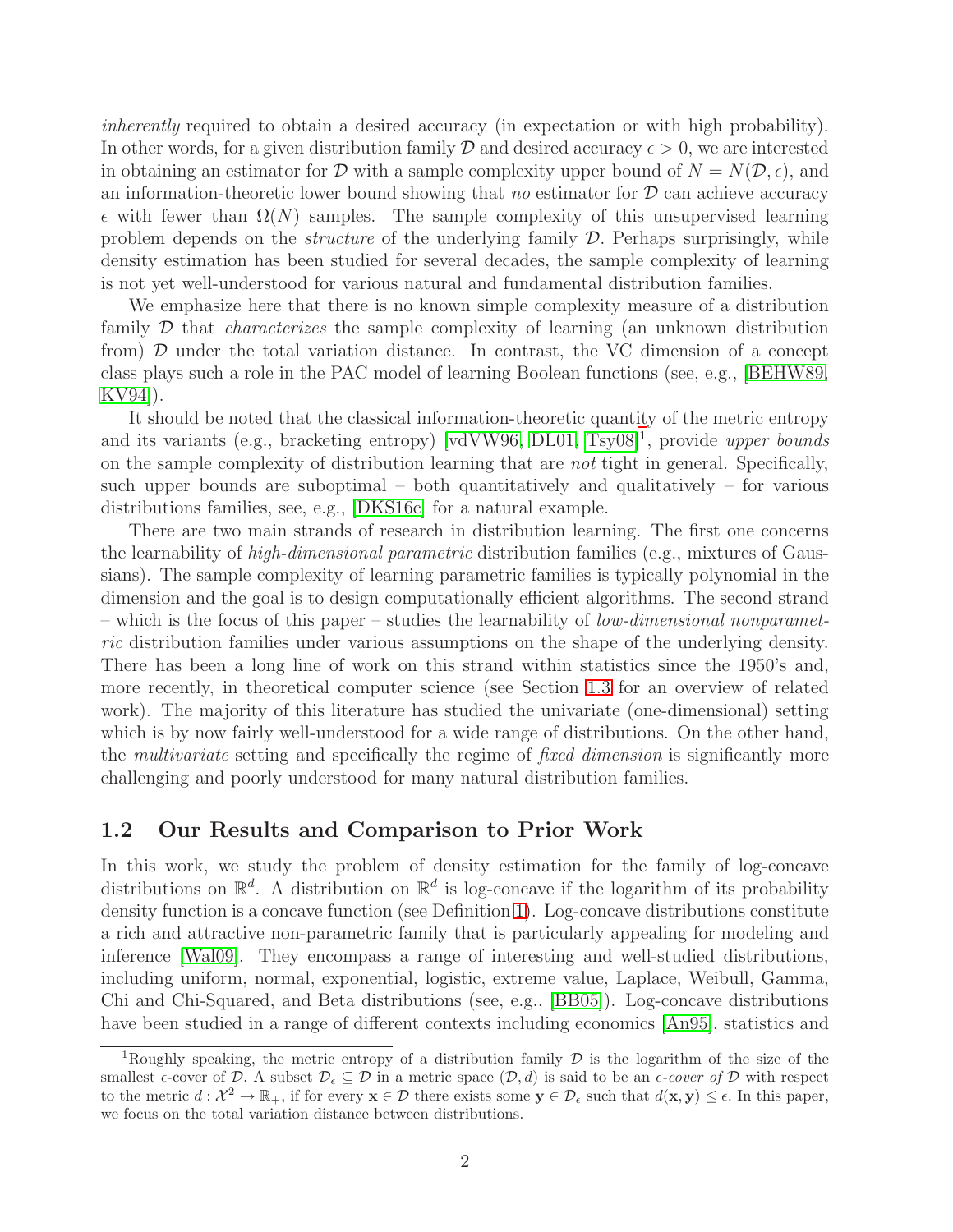probability theory (see [\[SW14\]](#page-16-5) for a recent survey), theoretical computer science [\[LV07\]](#page-16-6), and algebra, combinatorics and geometry [\[Sta89\]](#page-16-7).

The problem of density estimation for log-concave distributions is of central importance in the area of non-parametric shape constrained inference. As such, this problem has received significant attention in the statistics literature, see [\[CSS10,](#page-14-1) [DR09,](#page-15-2) [DW16,](#page-15-3) [CS13,](#page-14-2) [KS16,](#page-16-8) [BD14,](#page-13-4) [HW16\]](#page-16-9) and references therein, and, more recently, in theoretical computer science [\[CDSS13,](#page-14-3) [CDSS14a,](#page-14-4) [ADLS17,](#page-13-5) [ADK15,](#page-13-6) [CDGR16,](#page-14-5) [DKS16a\]](#page-14-6). In Section [1.3,](#page-4-0) we provide a detailed summary of related work. In this subsection, we confine ourselves to describing the prior work that is most relevant to the results of this paper.

We study the following fundamental question:

#### How many samples are information-theoretically required to learn an arbitrary log-concave density on  $\mathbb{R}^d$ , up to total variation distance  $\epsilon$ ?

Despite significant amount of work on log-concave density estimation, our understanding of this question even for constant dimension d remains surprisingly poor. The only prior work that addresses the  $d > 1$  case in the finite sample regime is [\[KS16\]](#page-16-8). Specifically, [KS16] study this estimation problem with respect to the squared Hellinger distance and obtain the following results:

- (1) an information-theoretic sample complexity lower bound of  $\Omega_d((1/\epsilon)^{(d+1)/2})$  for any  $d \in \mathbb{Z}_+$ , and
- (2) a sample complexity upper bound that is tight (up to logarithmic factors) for  $d \leq 3$ .

Specifically, prior to our work, no finite sample complexity upper bound was known even for  $d=4.$ 

In this paper, we obtain a sample complexity upper bound of  $\tilde{O}_d((1/\epsilon)^{(d+5)/2})$ , for any  $d \in \mathbb{Z}_+$ , under the total variation distance. By using the known relation between the total variation and squared Hellinger distances, our sample complexity upper bound immediately implies the same upper bound under the squared Hellinger distance. Moreover, the aforementioned lower bound of [\[KS16\]](#page-16-8) also directly applies to the total variation distance. Hence, our upper bound is tight up to an  $\tilde{O}_d(\epsilon^{-2})$  multiplicative factor.

To formally state our results, we will need some terminology.

Notation and Definitions. Let  $f : \mathbb{R}^d \to \mathbb{R}$  be a Lebesgue measurable function. We will use  $f(A)$  to denote  $\int_A f(x)dx$ . A Lebesgue measurable function  $f : \mathbb{R}^d \to \mathbb{R}$  is a probability density function (pdf) if  $f(x) \geq 0$  for all  $x \in \mathbb{R}^d$  and  $\int_{\mathbb{R}^d} f(x)dx = 1$ . The total variation distance between two non-negative measures  $f, g : \mathbb{R}^d \to \mathbb{R}$  is defined as  $d_{\text{TV}}(f,g) = \sup_S |f(S) - g(S)|$ , where the supremum is over all Lebesgue measurable subsets of the domain. If  $f, g : \mathbb{R}^d \to \mathbb{R}_+$  are probability density functions, then we have that  $d_{\text{TV}}(f,g) = (1/2) \cdot ||f - g||_1 = (1/2) \cdot \int_{\mathbb{R}^d} |f(x) - g(x)| dx.$ 

<span id="page-2-0"></span>**Definition 1.** A probability density function  $f : \mathbb{R}^d \to \mathbb{R}_+$ ,  $d \in \mathbb{Z}_+$ , is called *log-concave* if there exists an upper semi-continuous concave function  $\phi : \mathbb{R}^d \to [-\infty, \infty)$  such that  $f(x) = e^{\phi(x)}$  for all  $x \in \mathbb{R}^d$ . We will denote by  $\mathcal{F}_d$  the set of upper semi-continuous, logconcave densities with respect to the Lebesgue measure on  $\mathbb{R}^d$ .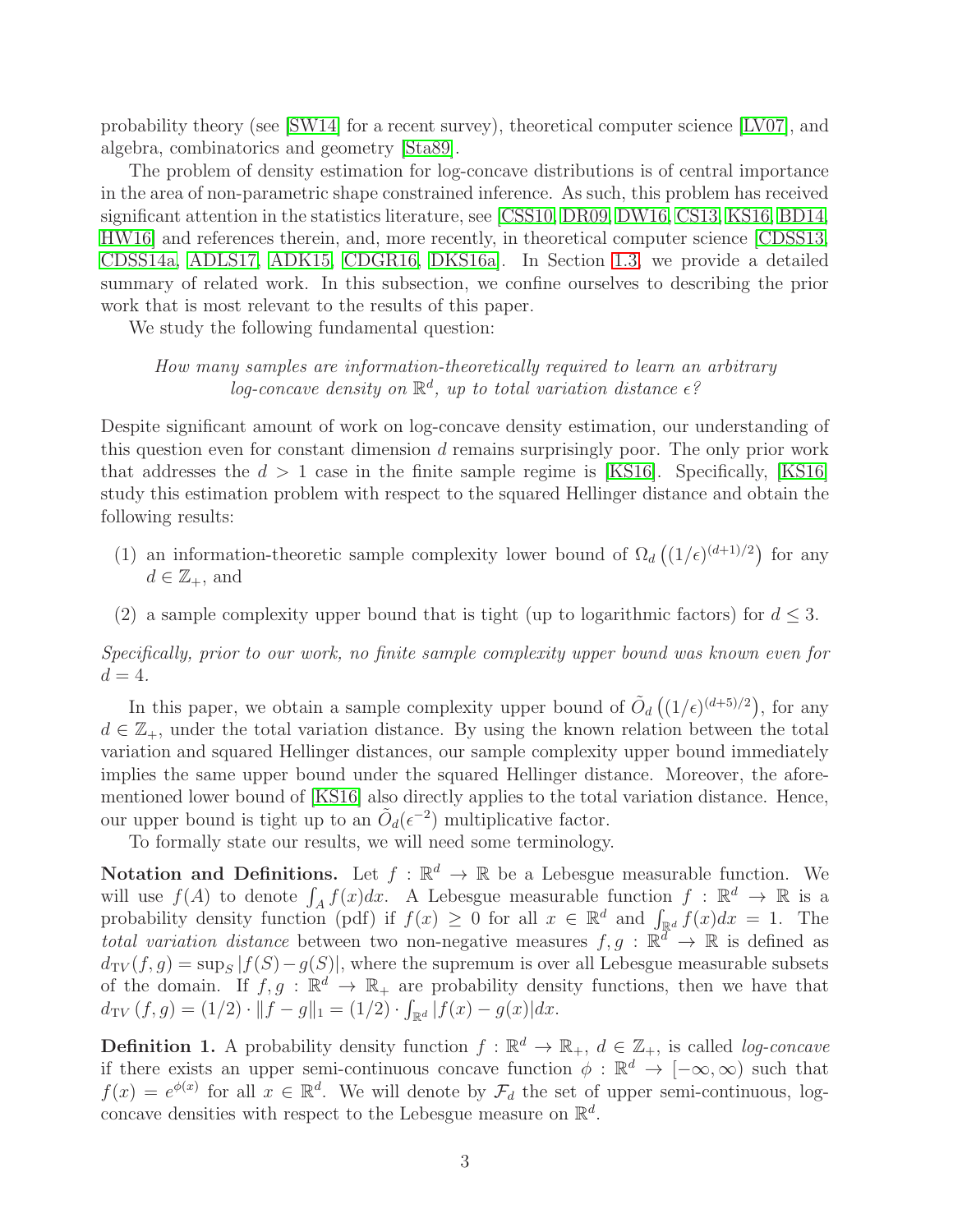We use the following definition of learning under the total variation distance. We remark that our learning model incorporates adversarial model misspecification, and our proposed estimators are robust in this sense.

**Definition 2** (Agnostic Distribution Learning). Let  $\mathcal{D}$  be a family of probability density functions on  $\mathbb{R}^d$ . A randomized algorithm  $A^{\mathcal{D}}$  is an agnostic distribution learning algorithm for D, if for any  $\epsilon > 0$ , and any probability density function  $f : \mathbb{R}^d \to \mathbb{R}_+$ , on input  $\epsilon$ and sample access to f, with probability  $9/10$ , algorithm  $A^{\mathcal{D}}$  outputs a hypothesis density  $h: \mathbb{R}^d \to \mathbb{R}_+$  such that  $d_{TV}(h, f) \leq O(\text{OPT}) + \epsilon$ , where  $\text{OPT} \stackrel{\text{def}}{=} \inf_{g \in \mathcal{D}} d_{TV}(f, g)$ .

Our agnostic learning definition subsumes Huber's  $\epsilon$ -contamination model [\[Hub64\]](#page-16-10), which prescribes that the target distribution f is of the form  $(1 - \epsilon)g + \epsilon r$ , where  $g \in \mathcal{D}$  and r is some arbitrary distribution. The main result of this paper is the following theorem:

<span id="page-3-0"></span>**Theorem 3** (Main Result). There exists an agnostic learning algorithm for the family  $\mathcal{F}_d$  of log-concave densities on  $\mathbb{R}^d$  with the following performance guarantee: For any  $d \in \mathbb{Z}_+$ ,  $\epsilon > 0$ , and any probability density function  $f : \mathbb{R}^d \to \mathbb{R}_+$ , the algorithm draws  $O(d/\epsilon)^{(d+5)/2} \log^2(1/\epsilon)$ samples from f and, with probability at least 9/10, outputs a hypothesis density  $h : \mathbb{R}^d \to \mathbb{R}_+$ such that  $d_{\text{TV}}(h, f) \leq 3 \cdot \text{OPT} + \epsilon$ , where  $\text{OPT} \stackrel{\text{def}}{=} \inf_{g \in \mathcal{F}_d} d_{\text{TV}}(f, g)$ .

To the best of our knowledge, our estimator provides the first finite sample complexity guarantees for  $\mathcal{F}_d$  for any  $d > 3$ . With the exception of [\[KS16\]](#page-16-8), prior work on this problem that provides finite sample guarantees has been confined to the  $d = 1$  case. As previously mentioned, [\[KS16\]](#page-16-8) study the case of general dimension d focusing on the squared Hellinger distance. Recall that the squared Hellinger distance is defined as  $h^2(f,g) \stackrel{\text{def}}{=} \int_{\mathbb{R}^d} (f^{1/2} - f(g)g) g(g) g(g)$  $g^{1/2}$ <sup>2</sup>dx and that for any two densities f, g it holds  $h^2(f,g) \leq d_{TV}(f,g) \leq h(f,g)$ . Therefore, the sample lower bound of [\[KS16\]](#page-16-8) also holds under the total variation distance, and our sample upper bound immediately applies under the squared Hellinger distance. This implies that our upper bound is tight up to an  $\tilde{O}_d(\epsilon^{-2})$  multiplicative factor.

Our proposed estimator establishing Theorem [3](#page-3-0) is robust to model misspecification with respect to the total variation distance. It should be noted that our estimator does not rely on maximum likelihood, as opposed to most of the statistics literature on this problem. In contrast, our estimator relies on the VC inequality [\[VC71,](#page-16-11) [DL01\]](#page-15-0), a classical result in empirical process theory (see Theorem [4\)](#page-5-0). The VC inequality has been recently used [\[CDSS13,](#page-14-3) [CDSS14a,](#page-14-4) [ADLS17\]](#page-13-5) to obtain sharp learning upper bounds for a wide range of one-dimensional distribution families, including univariate log-concave densities. As far as we know, ours is the first use of the VC inequality to obtain learning upper bounds for structured distributions in multiple dimensions.

Remark. Despite its many desirable properties, the maximum likelihood estimator (MLE) is known to be *non-robust* in Huber's contamination model<sup>[2](#page-3-1)</sup>. To address this downside, recent work in theoretical computer science [\[CDSS14a,](#page-14-4) [ADLS17\]](#page-13-5) and statistics [\[BB16\]](#page-13-7) has proposed alternative robust estimators. Moreover, for 4-dimensional log-concave densities, it has been conjectured (see, e.g., [\[Wel15\]](#page-17-2)) that the MLE has suboptimal sample complexity even without noise. These facts together provide strong motivation for the design and analysis of surrogate estimators with desirable properties, as we do in this work.

<span id="page-3-1"></span> ${}^{2}$ For log-concave densities, the MLE is known to be robust in the limit under weaker metrics [\[DSS11\]](#page-15-4).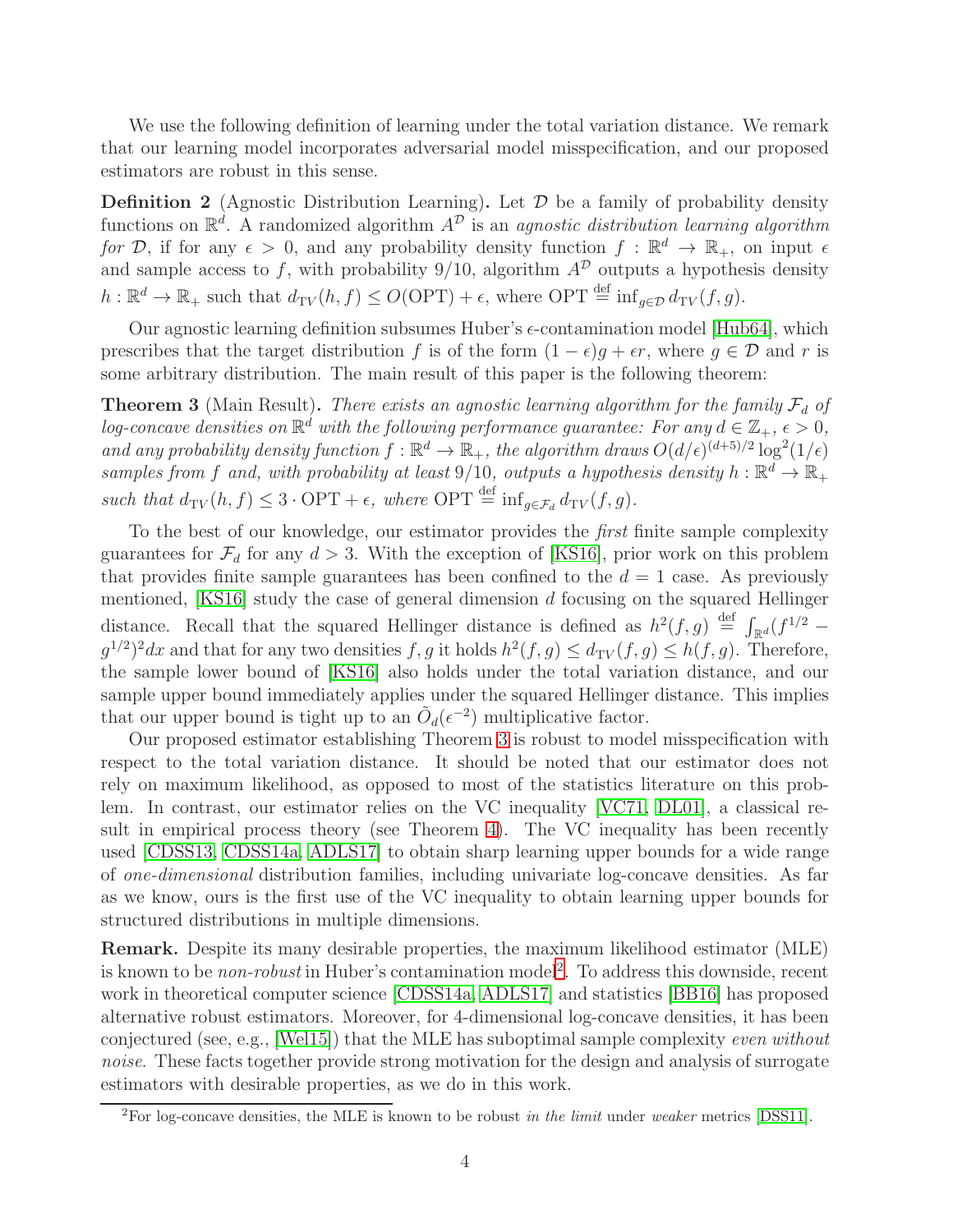#### <span id="page-4-0"></span>1.3 Related Work

The area of nonparametric density estimation under shape constraints is a classical topic in statistics starting with the pioneering work of Grenander [\[Gre56\]](#page-15-5) on monotone distributions (see [\[BBBB72\]](#page-13-0) for an early and [\[GJ14\]](#page-15-6) for a recent book on the topic). Various structural restrictions have been studied in the literature, starting from monotonicity, unimodality, and concavity [\[Gre56,](#page-15-5) [Bru58,](#page-13-8) [Rao69,](#page-16-12) [Weg70,](#page-17-3) [HP76,](#page-15-7) [Gro85,](#page-15-8) [Bir87a,](#page-13-9) [Bir87b,](#page-13-10) [Fou97,](#page-15-9) [JW09\]](#page-16-13). While the majority of the literature has focused on the univariate setting, a number of works have studied nonparametric distribution families in fixed dimension, see, e.g., [\[BD03,](#page-13-11) [SW10,](#page-16-14) [KM10\]](#page-16-15).

In recent years, there has been a body of work in computer science on nonparametric density estimation of with a focus on both sample and computational efficiency [\[DDS12a,](#page-14-7) [DDS12b,](#page-14-8) [DDO](#page-14-9)<sup>+</sup>13, [CDSS13,](#page-14-3) [CDSS14a,](#page-14-4) [CDSS14b,](#page-14-10) [ADH](#page-13-12)<sup>+</sup>15, [ADLS17,](#page-13-5) [DHS15,](#page-14-11) [DKS16c,](#page-15-1) [DKS16d,](#page-15-10) [DDKT16,](#page-14-12) [DKS16b,](#page-14-13) [VV16\]](#page-17-4).

During the past decade, density estimation of log-concave densities has been extensively investigated. A line of work in statistics [\[CSS10,](#page-14-1) [DR09,](#page-15-2) [DW16,](#page-15-3) [CS13,](#page-14-2) [BD14\]](#page-13-4) has obtained a complete understanding of the global consistency properties of the maximum likelihood estimator (MLE) for any dimension  $d$ . In terms of finite sample bounds, the sample complexity of log-concave density estimation has been characterized for  $d = 1$ , e.g., it is  $\Theta(\epsilon^{-5/2})$ under the variation distance [\[DL01\]](#page-15-0). Moreover, it is known [\[KS16,](#page-16-8) [HW16\]](#page-16-9) that the MLE is sample-efficient in the univariate setting. For dimension  $d > 1$ , [\[KS16\]](#page-16-8) show that the MLE is nearly-sample optimal under the squared Hellinger distance for  $d \leq 3$ , and also prove bracketing entropy lower bounds suggesting that the MLE may be sub-optimal for  $d > 3$ .

A recent line of work in theoretical computer science [\[CDSS13,](#page-14-3) [CDSS14a,](#page-14-4) [ADLS17,](#page-13-5) [ADK15,](#page-13-6) [CDGR16,](#page-14-5) DKS16a studies the  $d = 1$  case and obtains sample and computationally efficient estimators under the total variation distance. Specifically, [\[CDSS14a,](#page-14-4) [ADLS17\]](#page-13-5) gave sample-optimal robust estimators for log-concave distributions (among others) based on the VC inequality.

#### 1.4 Technical Overview

In this subsection, we provide a high-level overview of our techniques establishing Theorem [3.](#page-3-0) Our approach is inspired by the framework introduced in [\[CDSS13,](#page-14-3) [CDSS14a\]](#page-14-4). Given a family of structured distributions  $\mathcal D$  that we want to learn, we proceed as follows: We find an "appropriately structured" distribution family  $\mathcal C$  that approximates  $\mathcal D$ , in the sense that every density in  $\mathcal D$  is  $\epsilon$ -close, in total variation distance, to a density in C. By choosing the family C appropriately, we can obtain (nearly-)tight sample upper bounds for  $\mathcal D$  from sample upper bounds for  $\mathcal{C}$ . Our estimator to achieve this goal (see Lemma [6\)](#page-6-0) leverages the VC inequality.

The aforementioned approach was used in [\[CDSS13,](#page-14-3) [CDSS14a,](#page-14-4) [ADLS17\]](#page-13-5) to obtain sampleoptimal (and computationally efficient) estimators for various one-dimensional structured distribution families. In particular, for the family  $\mathcal{F}_1$  of univariate log-concave densities, [\[CDSS13\]](#page-14-3) chooses C to be the family of densities that are piecewise-constant with  $O(1/\epsilon)$ interval pieces. Similarly,  $[CDSS14a, ADLS17]$  $[CDSS14a, ADLS17]$  take C to be the family of densities that are piecewise linear with  $\tilde{O}(\epsilon^{-1/2})$  interval pieces.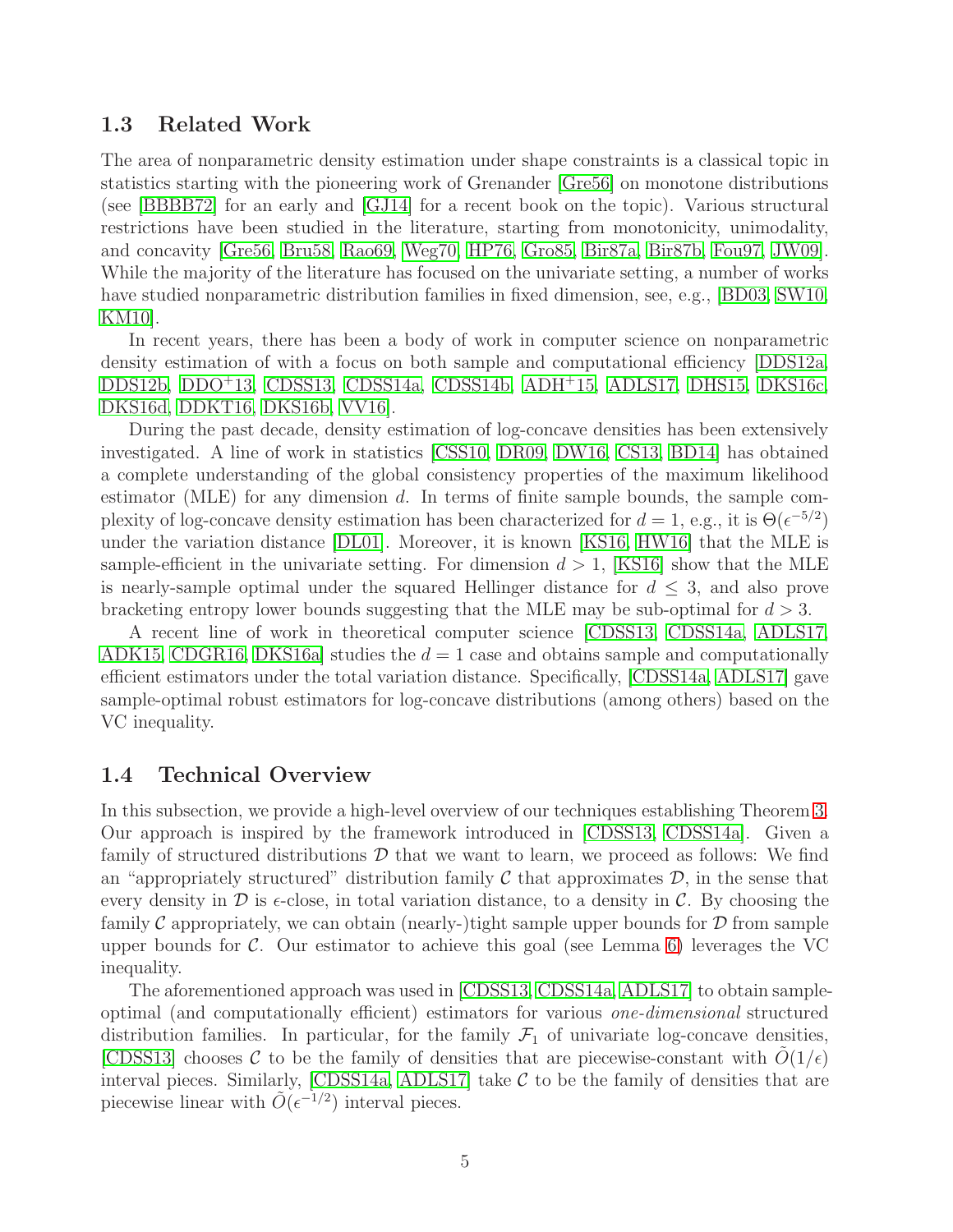Our structural approximation result for the multivariate case can be viewed as an appropriate generalization of the above one-dimensional results. Specifically, we show that any log-concave density f on  $\mathbb{R}^d$  can be  $\epsilon$ -approximated, in total variation distance, by a function g that is essentially defined by  $\tilde{O}_d((1/\epsilon)^{(d+1)/2})$  hyperplanes. Once such an approximation has been established, roughly speaking, we exploit the fact that families of sets defined by a small number of hyperplanes have small VC dimension. This allows us to use the VC inequality to learn an approximation to q (and, thus, an approximation to f) from an appropriate number of samples. If V is an upper bound on the VC dimension of the resulting set system, the number of samples needed for this learning task will be  $O(V/\epsilon^2)$ .

To prove our structural approximation result for log-concave densities f on  $\mathbb{R}^d$  we proceed as follows: First, we make use of concentration results for log-concave densities implying that a negligible fraction of  $f$ 's probability mass comes from points at which  $f$  is much smaller than its maximum value. This will allow us to approximate  $f$  by a function  $h$  that takes only  $\tilde{O}_d(1/\epsilon)$  distinct values. Furthermore, the superlevel sets  $h^{-1}([x,\infty))$  will be given by the corresponding superlevel sets for  $f$ , which are convex. We then use results from convex geometry to approximate each of these convex sets (with respect to volume) by inscribed polytopes with  $O_d((1/\epsilon)^{(d-1)/2})$  facets. Applying this approximation to each superlevel set of h gives us our function  $q$ .

We note that a number of constructions are possible here that differ in exactly how the layers are constructed and what to do when they do or do not overlap. Many of these constructions are either incorrect or difficult to analyze. In this work, we provide a simple construction with a succinct proof that yields a near-optimal sample complexity upper bound. We believe that a more careful structural approximation result may lead to the tight sample upper bound, and we leave this as an interesting question for future work.

#### 1.5 Organization

In Section [2,](#page-5-1) we record the basic probabilistic and analytic ingredients we will require. In Section [3,](#page-6-1) we prove our main result. Finally, we conclude with a few open problems in Section [4.](#page-12-0)

### <span id="page-5-1"></span>2 Preliminaries

The VC inequality. For  $n \in \mathbb{Z}_+$ , we will denote  $[n] \stackrel{\text{def}}{=} \{1, \ldots, n\}$ . Let  $f : \mathbb{R}^d \to \mathbb{R}$  be a Lebesgue measurable function. Given a family  $\mathcal A$  of measurable subsets of  $\mathbb R^d$ , we define the A-norm of f by  $||f||_{\mathcal{A}} \stackrel{\text{def}}{=} \sup_{A \in \mathcal{A}} |f(A)|$ . We say that a set  $X \subseteq \mathbb{R}^d$  is shattered by A if for every  $Y \subseteq X$  there exists  $A \in \mathcal{A}$  that satisfies  $A \cap X = Y$ . The VC dimension of a family of sets A over  $\mathbb{R}^d$  is defined to be the maximum cardinality of a subset  $X \subseteq \mathbb{R}^d$  that is shattered by A. If there is a shattered subset of size s for all  $s \in \mathbb{Z}_+$ , then we say that the VC dimension of  $\mathcal A$  is  $\infty$ .

<span id="page-5-0"></span>Let  $f : \mathbb{R}^d \to \mathbb{R}_+$  be a probability density function. The empirical distribution  $\widehat{f}_n$ , corresponding to n independent samples  $X_1, \ldots, X_n$  drawn from f, is the probability measure defined by  $\widehat{f}_n(A) = (1/n) \cdot \sum_{i=1}^n \mathbf{1}_{X_i \in A}$ , for all  $A \subseteq \mathbb{R}^d$ . The well-known *Vapnik-Chervonenkis*  $(VC)$  inequality states the following: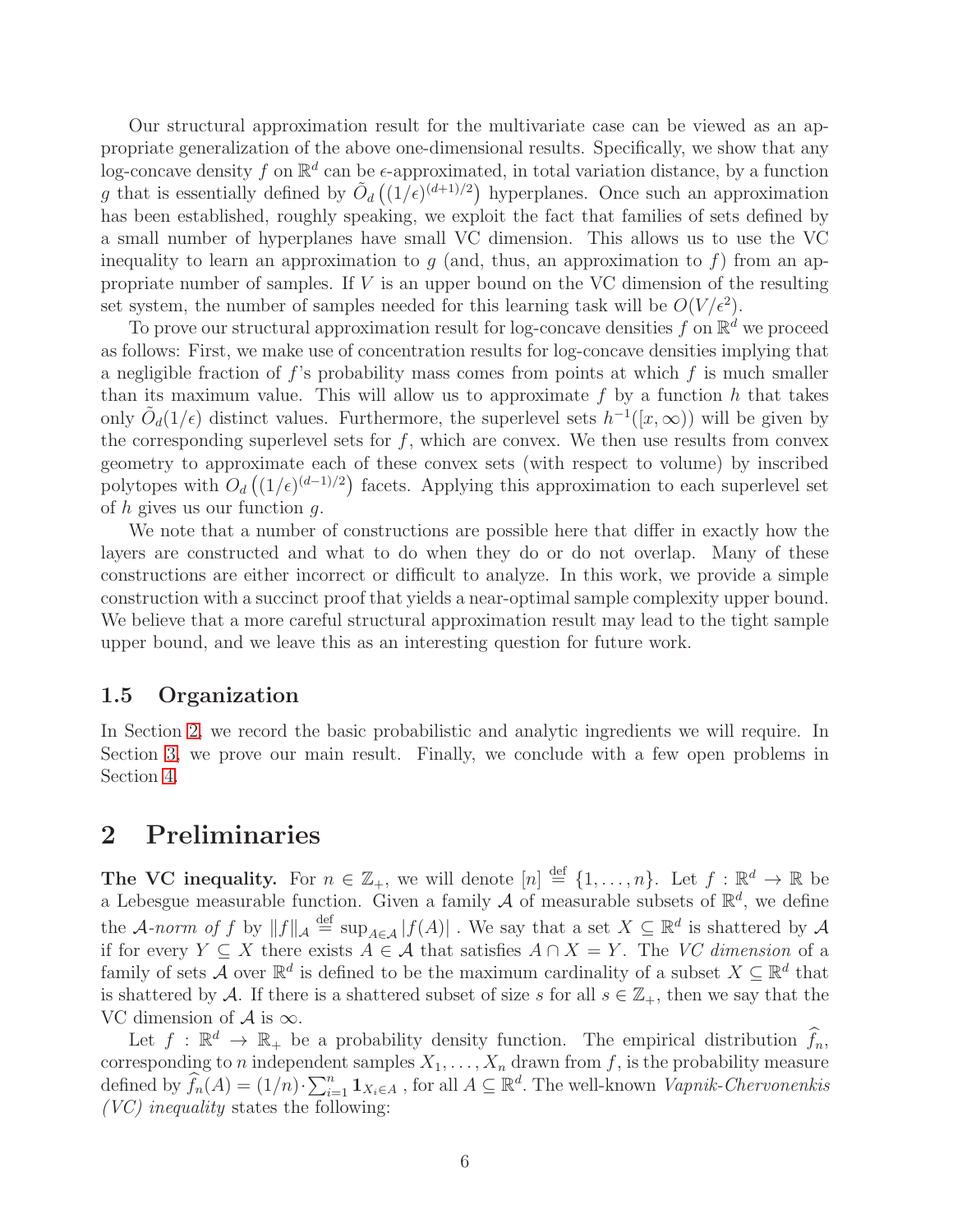**Theorem 4** (VC inequality, [\[DL01,](#page-15-0) p.31]). Let  $f : \mathbb{R}^d \to \mathbb{R}_+$  be a probability density function and  $\widehat{f}_n$  be the empirical distribution obtained after drawing n samples from f. Let A be a family of subsets over  $\mathbb{R}^d$  with VC dimension V. Then,  $\mathbb{E}[\|f - \hat{f}_n\|_{\mathcal{A}}] \leq C\sqrt{V/n}$ , where C is a universal constant.

Approximation of Convex Sets by Polytopes. There is a large literature on approximating convex sets by polytopes (see, e.g., the surveys [\[Gru93,](#page-15-11) [Bro08\]](#page-13-13)). We will make essential use of the following theorem that provides a volume approximation by an inscribed polytope with a bounded number of facets:

<span id="page-6-3"></span>**Theorem 5** ([\[GMR94,](#page-15-12) [GMR95\]](#page-15-13)). Let  $d \in \mathbb{Z}_+$ . For any convex body  $K \subseteq \mathbb{R}^d$ , and n sufficiently large, there exists a convex polytope  $P \subseteq K$  with at most n facets such that vol  $(K \setminus P) \leq \frac{Cd}{n^{2/(d-1)}} \text{vol}(K)$ , where  $C > 0$  is a universal constant.

# <span id="page-6-1"></span>3 Proof of Theorem [3](#page-3-0)

<span id="page-6-0"></span>To prove our theorem, we will make essential use of the following general lemma, establishing the existence of a sample-efficient estimator using the VC inequality:

**Lemma 6** ([\[CDSS14a\]](#page-14-4)). Let  $\mathcal D$  be a family of probability density functions over  $\mathbb R^d$ . Suppose there exists a family  $\tilde{A}$  of subsets of  $\mathbb{R}^d$  with VC-dimension V such that the following holds: For any pair of densities  $f_1, f_2 \in \mathcal{D}$  we have that  $d_{TV}(f_1, f_2) \leq ||f_1 - f_2||_{\mathcal{A}} + \epsilon/2$ . Then, there exists an agnostic learning algorithm for  $D$  with error guarantee  $3 \cdot OPT + \epsilon$  that succeeds with probability 9/10 using  $O(V/\epsilon^2)$  samples.

Proof. This lemma is implicit in [\[CDSS14a\]](#page-14-4), and we include a proof here for completeness. The estimator is extremely simple and its correctness relies on the VC inequality:

- (1) Draw  $n = O(V/\epsilon^2)$  samples from f;
- (2) Output the density  $h \in \mathcal{D}$  that minimizes<sup>[3](#page-6-2)</sup> the objective function  $||g f_n||_{\mathcal{A}}$  over  $g \in \mathcal{D}$ .

We now show that the above estimator is an agnostic learning algorithm for  $\mathcal{D}$ . Let  $f^* =$  $\operatorname{argmin}\{d_{TV}(f,g) \mid g \in \mathcal{D}\}\,$ , i.e.,  $\text{OPT} = d_{TV}(f, f^*)$ . Note that for any pair of densities  $f_1, f_2$ and any collection of subsets A we have that  $||f_1 - f_2||_A \le d_{TV}(f_1, f_2)$ . By Theorem [4](#page-5-0) and Markov's inequality, it follows that with probability at least 9/10 over the samples drawn from f we have that

$$
||f - \widehat{f}_n||_{\mathcal{A}} \le \epsilon/4.
$$

<span id="page-6-2"></span><sup>&</sup>lt;sup>3</sup>It is straightforward that it suffices to solve this optimization problem up to an additive  $O(\epsilon)$  error.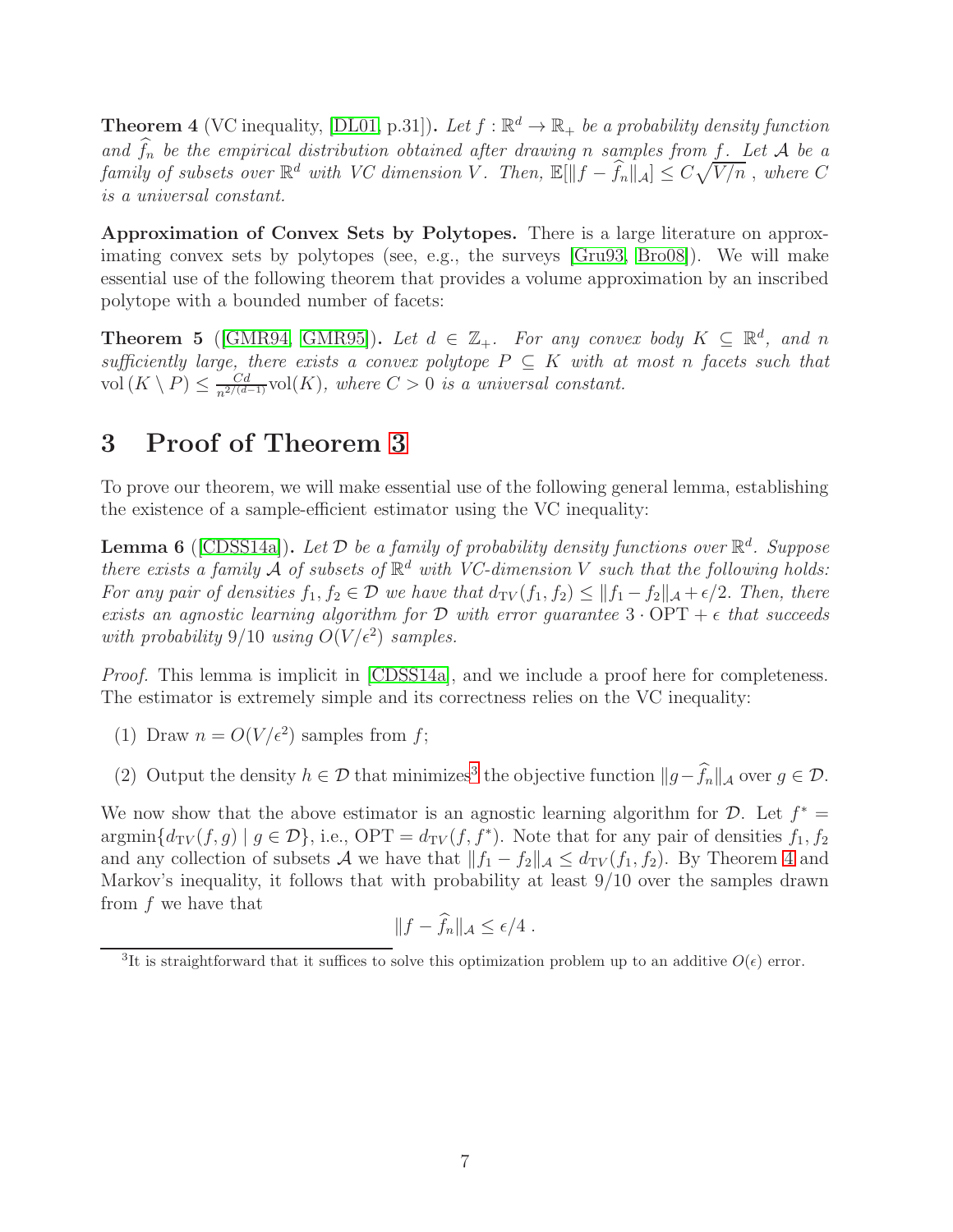Conditioning on this event, we have that

$$
d_{\text{TV}}(h, f) \leq d_{\text{TV}}(f, f^*) + d_{\text{TV}}(f^*, h)
$$
  
\n
$$
\leq \text{OPT} + ||f^* - h||_{\mathcal{A}} + \epsilon/2 \qquad \text{(since } f^*, h \in \mathcal{D})
$$
  
\n
$$
\leq \text{OPT} + ||f^* - \hat{f}_n||_{\mathcal{A}} + ||h - \hat{f}_n||_{\mathcal{A}} + \epsilon/2
$$
  
\n
$$
\leq \text{OPT} + 2 \cdot ||f^* - \hat{f}_n||_{\mathcal{A}} + \epsilon/2 \qquad \text{(since } ||h - \hat{f}_n||_{\mathcal{A}} \leq ||f^* - \hat{f}_n||_{\mathcal{A}})
$$
  
\n
$$
\leq \text{OPT} + 2 \cdot ||f^* - f||_{\mathcal{A}} + 2 \cdot ||f - \hat{f}_n||_{\mathcal{A}} + \epsilon/2
$$
  
\n
$$
\leq \text{OPT} + 2 \cdot d_{\text{TV}}(f^*, f) + 2 \cdot ||f - \hat{f}_n||_{\mathcal{A}} + \epsilon/2
$$
  
\n
$$
\leq \text{OPT} + 2 \cdot \text{OPT} + 2 \cdot \epsilon/4 + \epsilon/2
$$
  
\n
$$
= 3\text{OPT} + \epsilon.
$$

This completes the proof of the lemma.

<span id="page-7-0"></span>In view of Lemma [6,](#page-6-0) to prove Theorem [3](#page-3-0) we establish the following:

**Proposition 7.** There exists a family  $\mathcal A$  of sets in  $\mathbb R^d$  whose VC dimension is at most  $V = O(d/\epsilon)^{(d+1)/2} \log^2(1/\epsilon)$  that satisfies the condition of Lemma [6](#page-6-0) for  $\mathcal{F}_d$ , i.e., for any pair of densities  $f_1, f_2 \in \mathcal{F}_d$  it holds that  $d_{\text{TV}}(f_1, f_2) \leq ||f_1 - f_2||_{\mathcal{A}} + \epsilon/2$ .

Lemma [6](#page-6-0) and Proposition [7](#page-7-0) together imply that there exists an agnostic learner for  $\mathcal{F}_d$ with sample complexity

$$
O(V/\epsilon^2) = O\left(d/\epsilon\right)^{(d+5)/2} \log^2(1/\epsilon) ,
$$

which gives Theorem [3.](#page-3-0) The main part of this section is devoted to the proof of Proposition [7.](#page-7-0)

**Proof Overview:** The proof has two main steps. In the first step, we define an appropriately structured family of functions  $\mathcal{C}_{d,\epsilon}$  so that an arbitrary log-concave density  $f \in \mathcal{F}_d$  can be  $\epsilon$ -approximated by a function  $g \in \mathcal{C}_{d,\epsilon}$ . More specifically, each function  $g \in \mathcal{C}_{d,\epsilon}$  takes at most  $L = O_d((1/\epsilon) \log(1/\epsilon))$  distinct values, and for each  $y \ge 0$ , the sets  $g^{-1}([y,\infty))$  are a union of intersections of  $H = O_d(\epsilon^{-(d-1)/2})$  many halfspaces. We then produce a family  $\mathcal{A}_{d,\epsilon}$ of sets so that for  $f, g \in \mathcal{C}_{d,\epsilon}, d_{TV}(f,g) = ||f-g||_{\mathcal{A}_{d,\epsilon}}$  and so that the VC dimension of  $\mathcal{A}_{d,\epsilon}$ is  $O(d \cdot L \cdot H)$ , which yields the desired result. We proceed with the details below.

**Proof of Proposition [7:](#page-7-0)** We start by formally defining the family of functions  $\mathcal{C}_{d,\epsilon}$ :

**Definition 8.** Given  $\epsilon > 0$ , let  $\mathcal{C}_{d,\epsilon}$  be the set of all functions  $g : \mathbb{R}^d \to \mathbb{R}$  of the following form:

- We set  $L = L(d, \epsilon) \stackrel{\text{def}}{=} \Theta((d/\epsilon) \log(d/\epsilon)).$
- For  $i \in [L]$ , let  $y_i > 0$  and  $P_i$  be an intersection of  $H \stackrel{\text{def}}{=} \Theta(d/\epsilon)^{(d-1)/2}$  halfspaces in  $\mathbb{R}^d$ .
- Given  $\{(y_i, P_i)\}_{i=1}^L$ , we define the function g by

<span id="page-7-1"></span>
$$
g(x) = \begin{cases} \max \{ y_i \mid i \in [L] : x \in P_i \} & \text{if } x \in \bigcup_{j=1}^L P_j \\ 0 & \text{if } x \notin \bigcup_{j=1}^L P_j \end{cases}
$$
 (1)

 $\Box$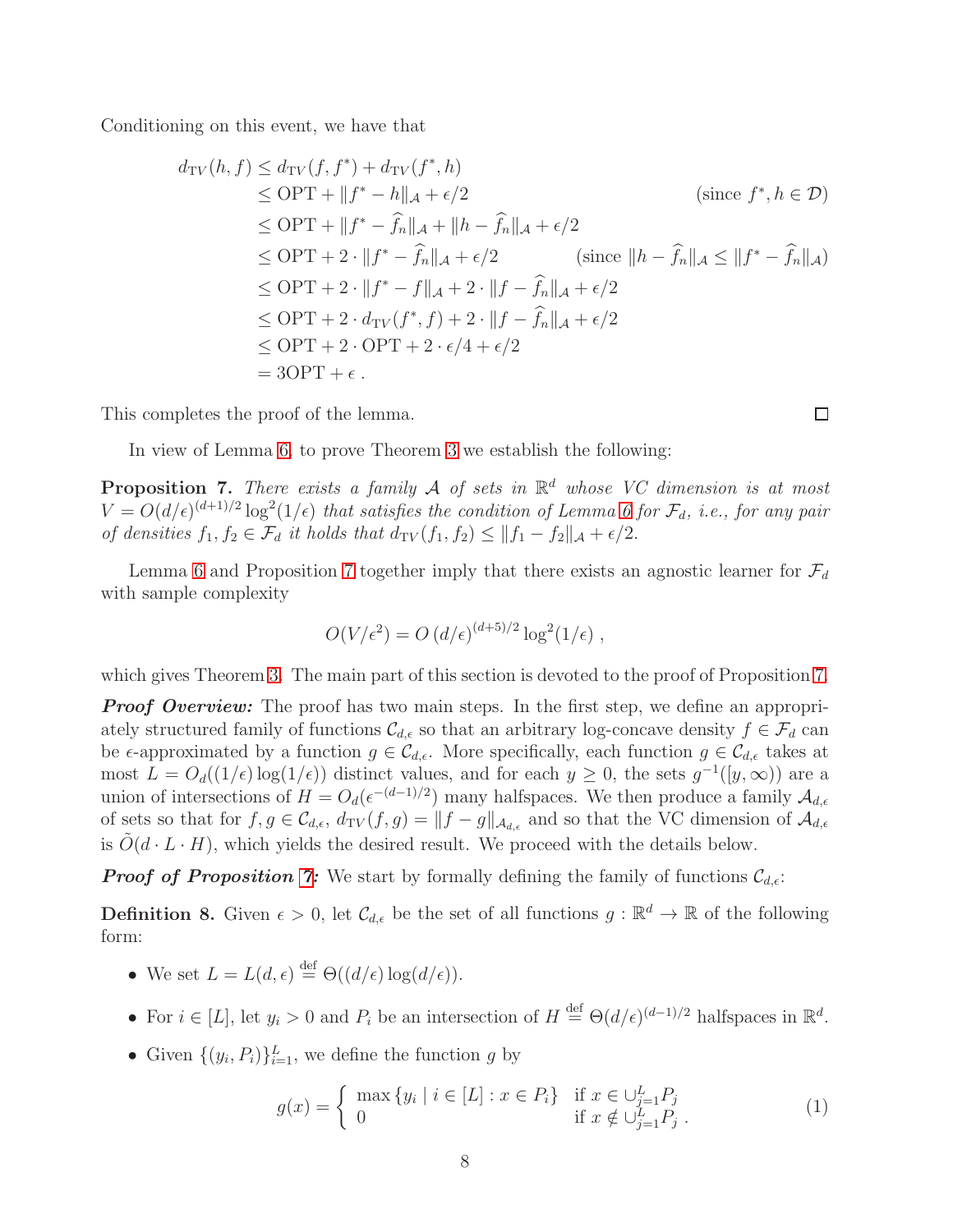Furthermore, we assume that the asymptotic constants used in defining  $L$  and  $H$  are sufficiently large.

<span id="page-8-1"></span>We are now ready to state and prove our first important lemma:

**Lemma 9.** For any  $f \in \mathcal{F}_d$ , and any  $\epsilon > 0$ , there exists  $g \in \mathcal{C}_{d,\epsilon}$  so that  $||f - g||_1 = O(\epsilon)$ .

*Proof.* For  $y \in \mathbb{R}_+$  and a function  $f : \mathbb{R}^d \to \mathbb{R}_+$  we will denote by

$$
L_f(y) \stackrel{\text{def}}{=} \{ x \in \mathbb{R}^d \mid f(x) \ge y \}
$$

its superlevel sets. We note that, since f is log-concave,  $L_f(y)$  is a convex set for all  $y \in \mathbb{R}_+$ .

We define the desired approximation in a natural way, by constructing appropriate polyhedral approximations to the superlevel sets  $L_f(y)$  for a finite set of y's in a geometric series with ratio  $(1 + \epsilon)$ . Concretely, given  $f \in \mathcal{F}_d$  and  $\epsilon > 0$ , we define the function  $g \in \mathcal{C}_{d,\epsilon}$  as follows: For  $i \in [L]$ , we set  $y_i \stackrel{\text{def}}{=} M_f \cdot (1 - \epsilon)^i$ , where  $M_f$  will denote the maximum value of f. We then consider the collection of convex sets  $L_f(y_i)$ ,  $i \in [L]$ , and apply Theorem [5](#page-6-3) to approximate each such set by a polytope with an appropriate number of facets. For each  $i \in [L]$ , Theorem [5,](#page-6-3) applied for  $n = O(d/\epsilon)^{(d-1)/2}$ , prescribes that there exists a polytope, P<sub>i</sub>, that is the intersection of  $H = O(d/\epsilon)^{(d-1)/2}$  many halfspaces in  $\mathbb{R}^d$ , so that:

- (i)  $P_i \subseteq L_f(y_i)$ , and
- (ii)  $\operatorname{vol}(P_i) \ge \operatorname{vol}(L_f(y_i)) \cdot (1 \epsilon).$

This defines our function g. It remains to prove that  $||f - g||_1 = O(\epsilon)$ .

We first point out that, by the definition of g, we have that  $f(x) \ge g(x)$  for all  $x \in \mathbb{R}^d$ . This is because, if  $g(x) = y_i$ , it must be the case that  $x \in P_i \subseteq L_f(y_i)$ , by condition (i) above, and therefore  $f(x) \ge y_i = g(x)$ . So, to prove the lemma, it suffices to show that  $\int_{\mathbb{R}^d} g(x)dx = 1 - O(\epsilon)$ . We start by noting that

$$
1 = \int_{\mathbb{R}^d} f(x) dx = \text{vol}\left(\left\{(x, y) \in \mathbb{R}^{d+1} \mid 0 \le y \le f(x)\right\}\right) = \int_{\mathbb{R}_+} \text{vol}\left(L_f(y)\right) dy.
$$

Similarly, if we denote  $L_g(y) = \{x \in \mathbb{R}^d \mid g(x) \ge y\}$ , we have that

$$
\int_{\mathbb{R}^d} g(x)dx = \int_{\mathbb{R}_+} \text{vol} (L_g(y)) dy.
$$

The following claim establishes that the contribution to  $\int_{\mathbb{R}^d} f(x)dx$  from the points  $x \in \mathbb{R}^d$ with  $f(x) \leq y_{L-1}$  is small:

<span id="page-8-0"></span>Claim 10. It holds that  $\int_0^{y_{L-1}}$  vol  $(L_f(y)) dy \leq \epsilon$ .

*Proof.* We assume without loss of generality that f attains its maximum value,  $M_f$ , at  $x = 0$ . Let  $R = L_f \left(\frac{M_f}{e}\right)$ e . Notice that

$$
1 = \int_{\mathbb{R}_+} \text{vol}(L_f(y)) dy \ge \int_{0 \le y \le M_f/e} \text{vol}(L_f(y)) dy \ge \int_{0 \le y \le M_f/e} \text{vol}(R) dy = \frac{M_f}{e} \cdot \text{vol}(R) ,
$$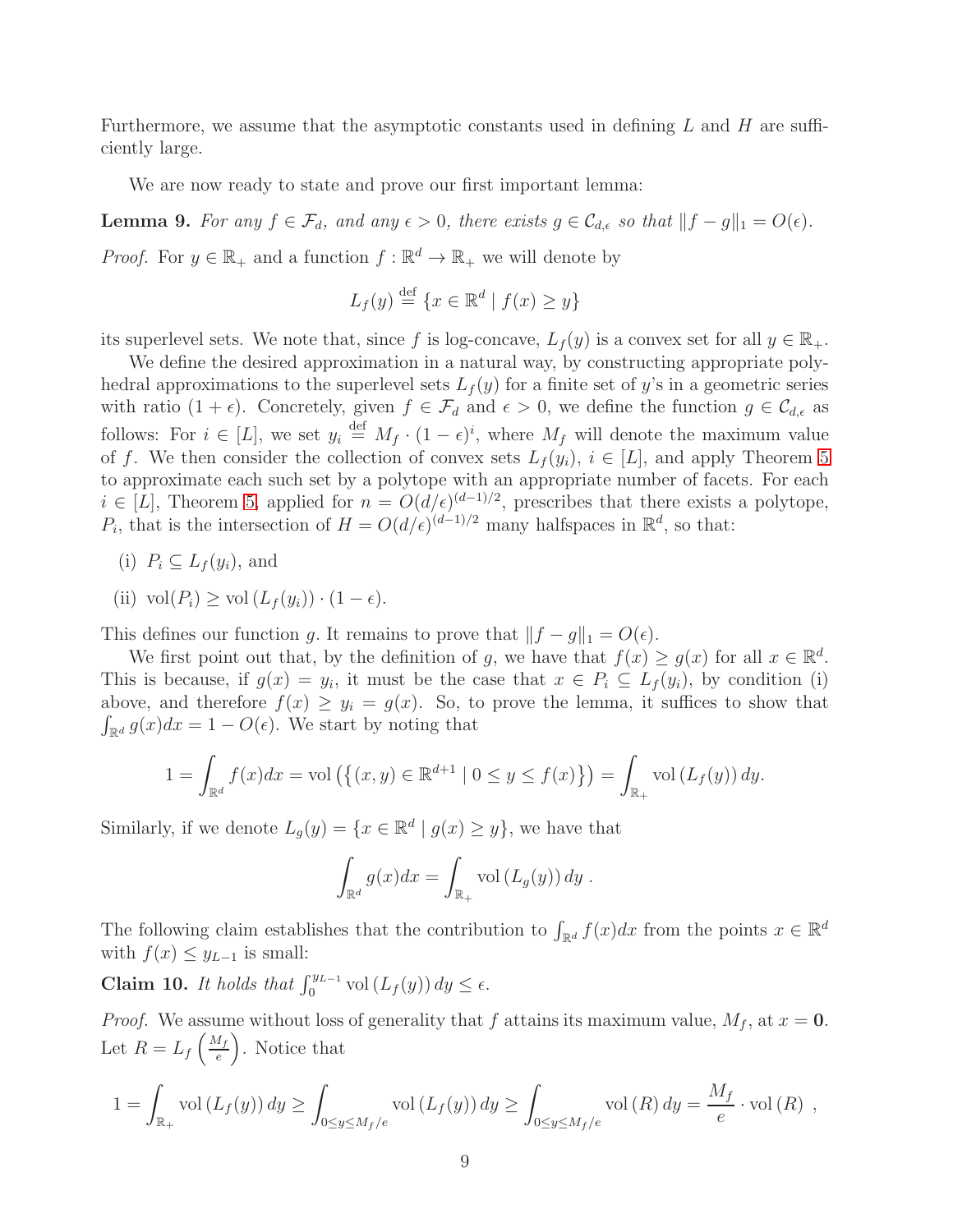where we used the fact that  $R \subseteq L_f(y)$  since  $y \leq M_f/e$ . Hence, we have that

 $vol(R) \leq e/M_f$ .

Moreover, we claim that, for  $z \geq 1$ , by the log-concavity of f we have that

$$
L_f(M_f e^{-z}) \subseteq zR .
$$

Indeed, for  $f(x) \geq M_f e^{-z}$ , then  $f(x/z) \geq f(0)^{(z-1)/z} f(x)^{1/z} \geq M_f/e$ . Therefore, we have that  $x/z \in R$  or equivalently  $x \in zR$ . Hence,

<span id="page-9-0"></span>
$$
\text{vol}\left(L_f(M_f e^{-z})\right) \le O(z^d/M_f). \tag{2}
$$

Recall that, by our definition of  $L$ , if we choose sufficiently large asymptotic constants, it holds  $y_{L-1} \leq \delta M_f$  for  $\delta = \epsilon^2 / O(d)^{2d}$ . We now have the following sequence of inequalities:

$$
\int_0^{y_{L-1}} \text{vol}(L_f(y)) \, dy =
$$
\n
$$
= \int_{\ln(M_f/y_{L-1})}^{\infty} \text{vol}(L_f(M_f e^{-z})) \, M_f e^{-z} dz
$$
\n(by the change of variable  $y = M_f e^{-z}$ )\n
$$
\leq \int_{\ln(1/\delta)}^{\infty} O(z^d e^{-z}) dz \quad \text{(by (2) and the assumption } M_f/y_{L-1} \geq 1/\delta)
$$
\n
$$
\leq \int_{\ln(1/\delta)}^{\infty} O(d)^d e^{-z/2} dz \quad \text{(since } e^{z/2} \geq (z/2)^d/d!)
$$
\n
$$
= O(d)^d \delta^{1/2} \quad \text{(using the definition of } \delta)
$$

This completes the proof of Claim [10.](#page-8-0)

<span id="page-9-2"></span>We now establish the following crucial claim:

Claim 11. For  $y_L \leq y \leq y_1$ , we have that vol $(L_g(y)) \geq (1 - \epsilon)$ vol  $(L_f\left(\frac{y_1}{1 - \epsilon}\right))$  $\frac{y}{1-\epsilon}\big)\big)$ .

*Proof.* Recall that  $y_i \stackrel{\text{def}}{=} M_f (1 - \epsilon)^i$ ,  $i \in [L]$ . Since  $y_1 > y_2 > \ldots > y_L$ , we can equivalently write [\(1\)](#page-7-1) as follows:

<span id="page-9-1"></span>
$$
g(x) = \begin{cases} y_i, & \text{where } i = \min\{j \in [L] : x \in P_j\} & \text{if } x \in \bigcup_{j=1}^L P_j \\ 0 & \text{if } x \notin \bigcup_{j=1}^L P_j \end{cases}
$$
(3)

We claim that  $L_g(y_i) = \bigcup_{1 \leq j \leq i} P_j$ ,  $i \in [L]$ . Indeed, we can write

$$
L_g(y_i) = \{ x \in \mathbb{R}^d \mid g(x) \ge y_i \} = \bigcup_{1 \le j \le i} \{ x \in \mathbb{R}^d \mid g(x) = y_j \} = \bigcup_{1 \le j \le i} (P_j \setminus \bigcup_{k < j} P_k) = \bigcup_{1 \le j \le i} P_j \, ,
$$

where the second and third equalities follow from [\(3\)](#page-9-1).

 $\Box$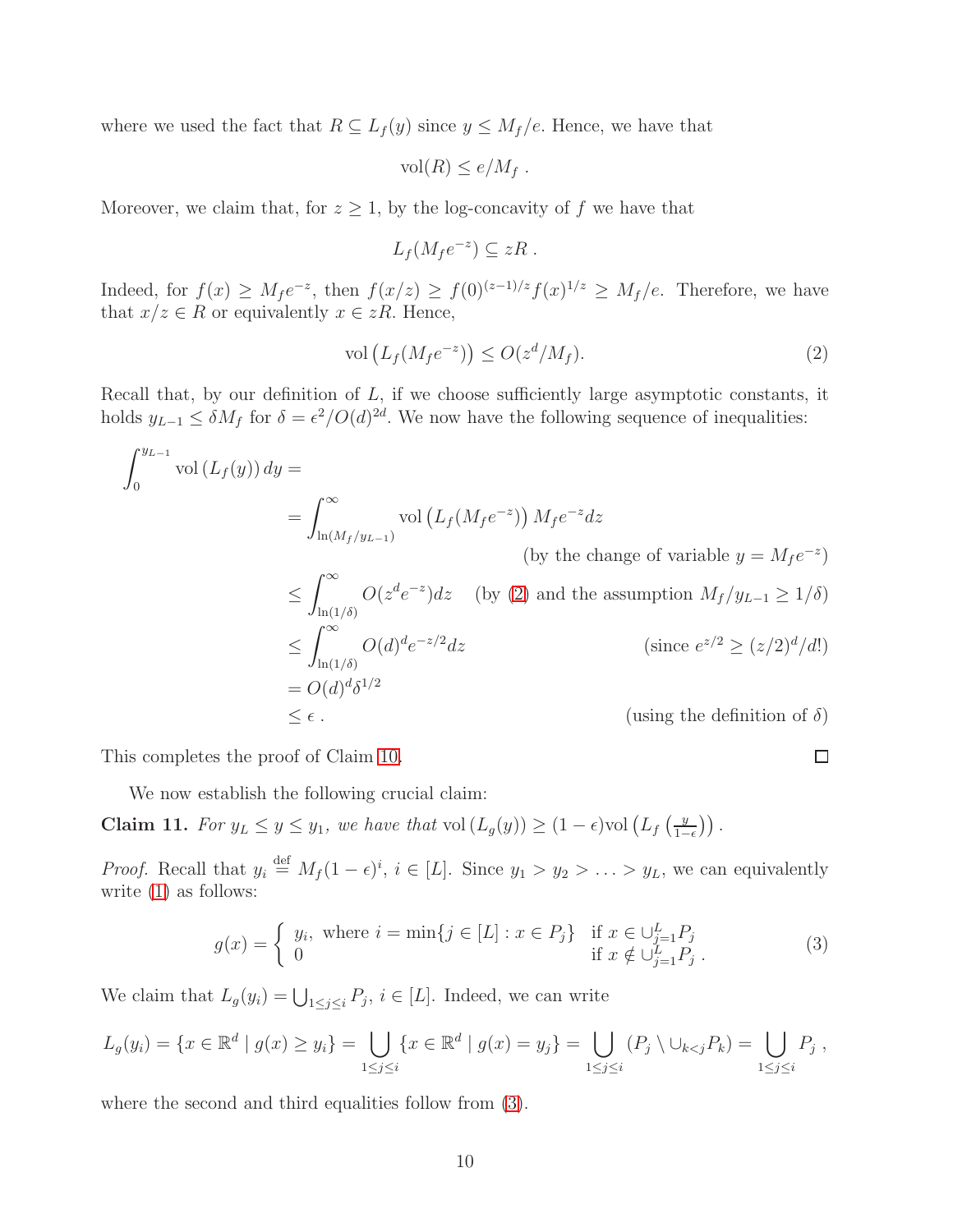For  $y = y_1$ , we thus have that

$$
\text{vol}(L_g(y_1)) = \text{vol}(P_1) \ge (1 - \epsilon)\text{vol}(L_f(y_1)) \ge (1 - \epsilon)\text{vol}\left(L_f\left(\frac{y_1}{1 - \epsilon}\right)\right) ,
$$

where the first inequality is implied by (ii), and the second inequality follows from the fact  $L_f(y) \supseteq L_f(y')$  whenever  $y \leq y'$ .

For  $y_L \leq y \leq y_1$ , consider the index  $i \in [L-1]$  such that  $y_{i+1} \leq y \leq y_i = \frac{y_{i+1}}{1-\epsilon}$  $\frac{y_{i+1}}{1-\epsilon}$ . By definition, we have that

$$
L_g(y_i) \subseteq L_g(y) \subseteq L_g(y_{i+1}) .
$$

Recalling that  $L_g(y_i) = \bigcup_{1 \leq j \leq i} P_j$ , we obtain  $L_g(y) \supseteq P_i$ , and therefore

$$
\text{vol}(L_g(y)) \ge \text{vol}(P_i) \ge (1-\epsilon)\text{vol}(L_f(y_i)) = (1-\epsilon)\text{vol}\left(L_f\left(\frac{y_{i+1}}{1-\epsilon}\right)\right) \ge (1-\epsilon)\text{vol}\left(L_f\left(\frac{y}{1-\epsilon}\right)\right) ,
$$

where the second inequality is implied by (ii) and the third inequality uses the fact that  $y \geq y_{i+1}$  and the fact  $L_f(y) \supseteq L_f(y')$  whenever  $y \leq y'$ . This completes the proof of Claim [11.](#page-9-2)  $\Box$ 

We are now ready to complete the proof. We have the following:

$$
\int_{\mathbb{R}^d} g(x)dx = \int_{y_L}^{y_1} \text{vol}(L_g(y)) dy
$$
\n
$$
\geq (1 - \epsilon) \int_{y_L}^{y_1} \text{vol}\left(L_f\left(\frac{y}{1 - \epsilon}\right)\right) dy \qquad \text{(by Claim 11)}
$$
\n
$$
= (1 - \epsilon)^2 \cdot \int_{y_L/(1 - \epsilon)}^{M_f} \text{vol}(L_f(y')) dy'
$$
\n
$$
= (1 - \epsilon)^2 \cdot \left(\int_0^{M_f} \text{vol}(L_f(y)) dy - \int_0^{y_{L-1}} \text{vol}(L_f(y)) dy\right)
$$
\n
$$
\geq (1 - \epsilon)^2 \cdot \left(\int_{\mathbb{R}^d} f(x) dx - \epsilon\right) \qquad \text{(by Claim 10)}
$$
\n
$$
= (1 - \epsilon)^2 \cdot (1 - \epsilon)
$$
\n
$$
= 1 - O(\epsilon).
$$

The proof of Lemma [9](#page-8-1) is now complete.

We now proceed to define the family of subsets  $A$  and bound from above its VC dimension. In particular, we define  $A$  to be the family of sets that exactly express the differences between two elements of  $\mathcal{C}_{d,\epsilon}$ :

**Definition 12.** Define the family  $\mathcal{A}_{d,\epsilon}$  of sets in  $\mathbb{R}^d$  to be the collection of all sets of the form  $\{x \in \mathbb{R}^d : g(x) \ge g'(x)\}\$ for some  $g, g' \in \mathcal{C}_{d,\epsilon}$ . Notice that if  $g, g' \in \mathcal{C}_{d,\epsilon}$  then  $d_{TV}(g, g') =$  $||g - g'||_{\mathcal{A}_{d,\epsilon}}$ .

<span id="page-10-0"></span>We show the following lemma:

 $\Box$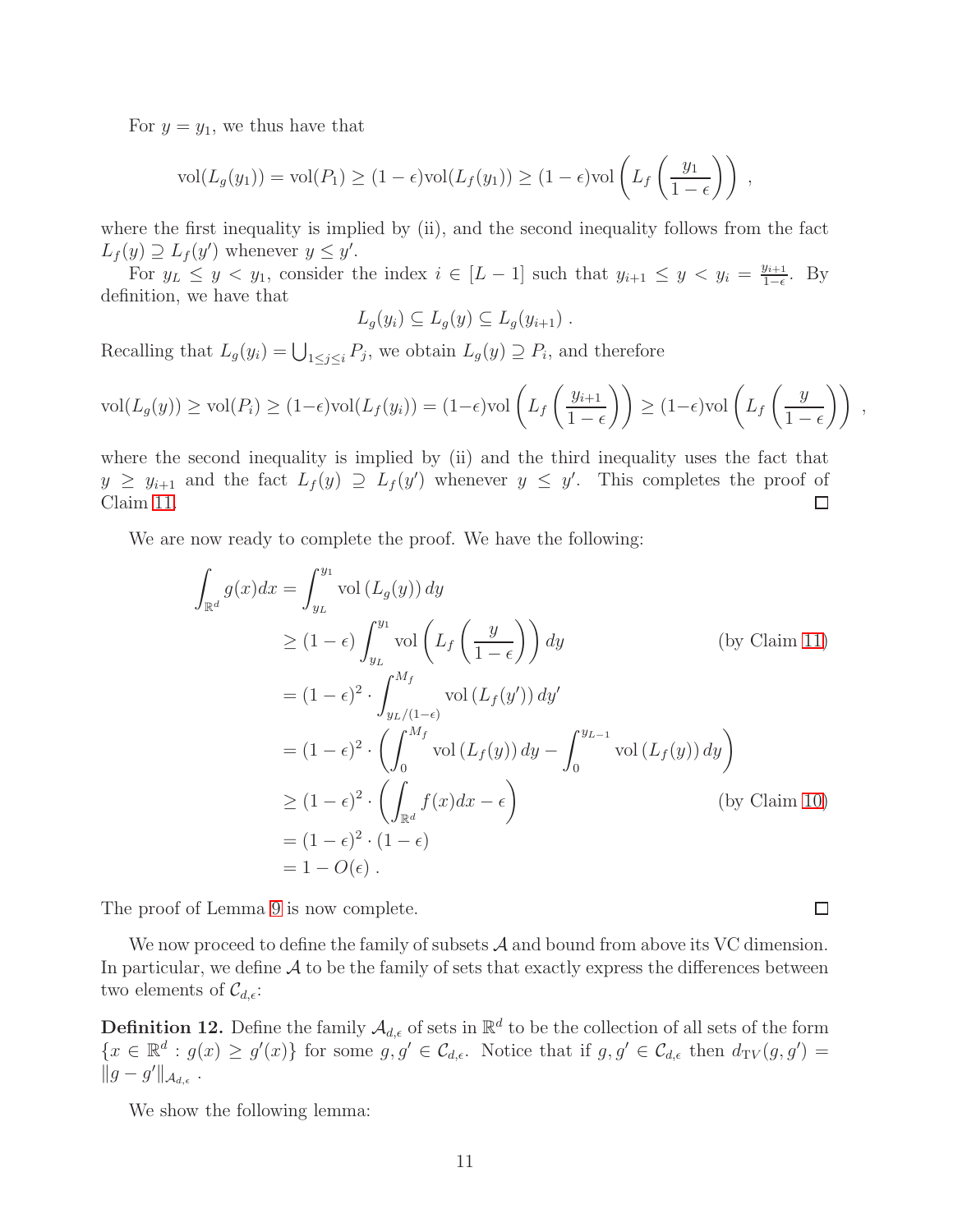**Lemma 13.** The VC dimension of  $\mathcal{A}_{d,\epsilon}$  is at most  $O(d/\epsilon)^{(d+1)/2} \log^2(1/\epsilon)$ . Furthermore, for  $f, f' \in \mathcal{F}_d$ , and  $c > 0$  is a sufficiently small constant, we have that  $d_{\text{TV}}(f, f') \leq ||f - f||$  $f'\|_{\mathcal{A}_{d,c\epsilon}} + \epsilon/2.$ 

*Proof.* Note that a  $g \in \mathcal{C}_{d,\epsilon}$  is determined completely by  $L = O((d/\epsilon) \log(d/\epsilon))$  values  $y_i$  and  $LH = O(d/\epsilon)^{(d+1)/2} \log(1/\epsilon)$  halfspaces used to define the L convex polytopes  $P_i$ . We will show that if  $g' \in \mathcal{C}_{d,\epsilon}$  is defined by L values  $y'_i$  and another set of LH halfspaces, and if  $x \in \mathbb{R}^d$ , then it is possible to determine whether or not  $g(x) \ge g'(x)$  based solely on:

- The relative ordering of the  $y_i$  and  $y'_i$ .
- Which of the  $2LH$  halfspaces x belongs to.

Now consider an arbitrary set T of n points in  $\mathbb{R}^d$ . We wish to bound the number of possible distinct sets that can be obtained by the intersection of T with a set in  $\mathcal{A}_{d,\epsilon}$ . By the above, the intersection will be determined by:

- The relative ordering of the 2L elements given by the  $y_i$  and  $y'_i$ .
- The intersections of each of the  $2LH$  halfspaces defining g and g' with T.

Note that the number of orderings in question is at most  $(2L)!$ . Formally, we can write  $P_i = \bigcap_{j=1}^H P_{i,j}$  for halfspaces  $P_{i,j}$ , and similarly  $P'_i = \bigcap_{j=1}^H P'_{i,j}$ , where  $P_i$  and  $P'_i$  appear in the definition of  $g$  and  $g'$  respectively. We have the following:

<span id="page-11-0"></span>Claim 14. There exist at most (2L)! different 2L-ary set functions  $F_k$  such that for any  $g, g' \in \mathcal{C}_{d,\epsilon}$  the set  $\{x : g(x) \geq g'(x)\}\$ is given by  $F_k(P_{1,1}, \ldots, P_{L,H}, P'_{1,1}, \ldots, P'_{L,H})$  for some k. Furthermore, these functions are distributive over intersection, i.e., for all k and  $T, S_1, \ldots, S_{2LH} \subseteq \mathbb{R}^d$ , we have that  $F_k(S_1, \ldots, S_{2LH}) \cap T = F_k(S_1 \cap T, \ldots, S_{2LH} \cap T)$ .

*Proof.* Note that for a given  $x \in \mathbb{R}^d$ , we have that  $g(x) \ge g'(x)$  if and only if there is an i such that  $x \in P_i$  and for all i' with  $y'_{i'} \ge y_i$  we have  $x \notin P'_{i'}$ . That is,  $\{x : g(x) \ge g'(x)\}$  $\bigcup_{i=1}^L \Big( P_i \setminus \bigcup_{i':y'_{i'} > y_i} P'_i$  $\left( \begin{array}{c} \mathbf{y} \\ \mathbf{z} \end{array} \right)$ . In terms of halfspaces, this can be equivalently written as follows:

$$
\{x : g(x) \ge g'(x)\} = \bigcup_{i=1}^{L} \left( \bigcap_{j=1}^{H} P_{i,j} \setminus \bigcup_{i': y'_{i'} > y_{i}} \bigcap_{j=1}^{H} P'_{i',j} \right).
$$

Note that, viewed as a function of the halfspaces, the above expression only depends on the relative ordering of the  $y_i$  and  $y'_i$ . Thus, we can express this as one of at most  $(2L)!$  functions of these halfspaces.

Since these functions are defined using only unions, intersections and differences (which all distribute over intersections), so do the  $F_k$ .  $\Box$ 

It is well-known that for any halfspace the number of possible intersections with a set T of size n is at most  $O(n)^d$ . By Claim [14,](#page-11-0) for any  $A \in \mathcal{A}_{d,\epsilon}$  we have that  $A \cap T =$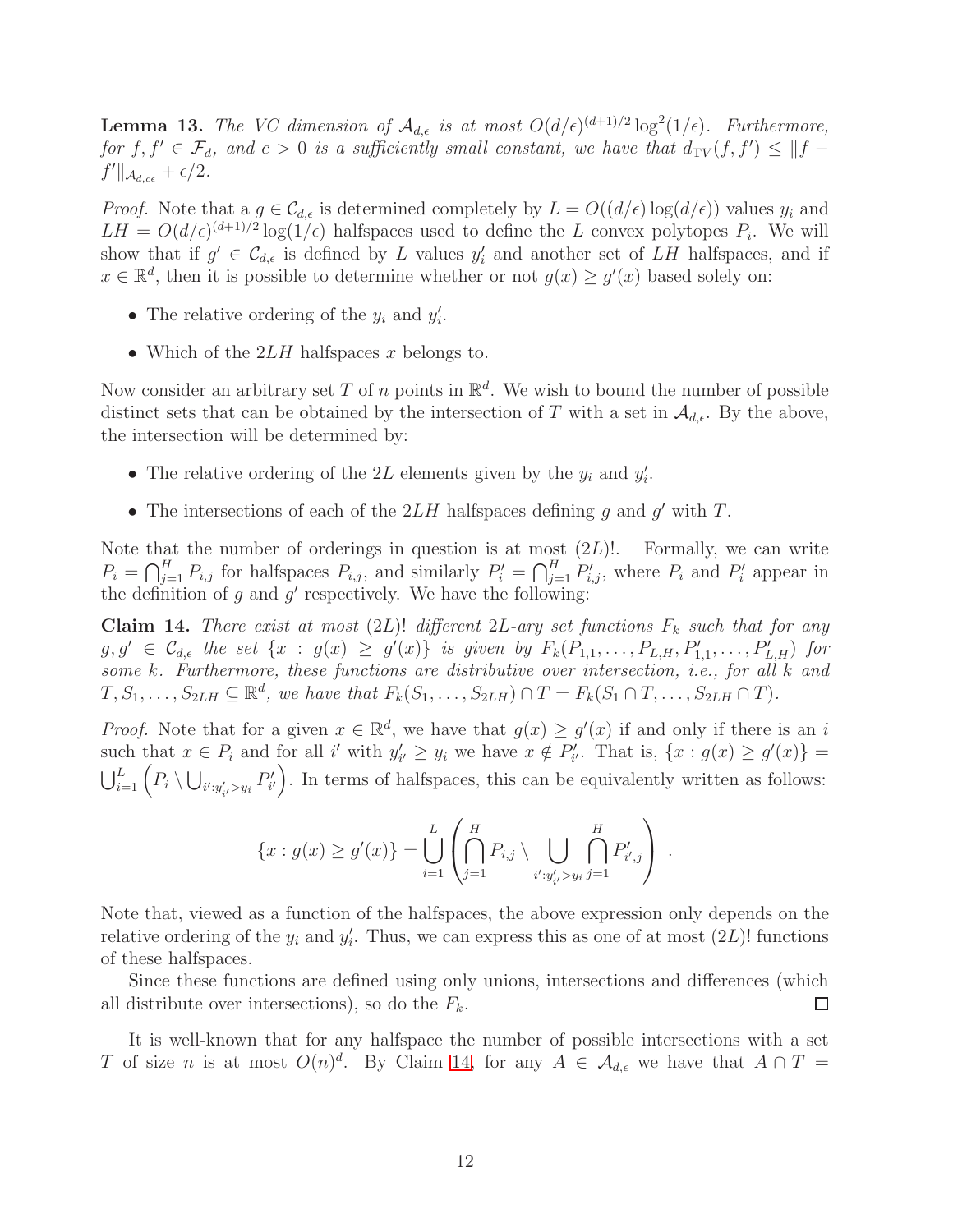$F_k(S_1 \cap T, \ldots, S_{2LH} \cap T)$  for halfspaces  $S_1, \ldots, S_{2LH}$ . There are  $(O(n)^d)^{2LH}$  different  $2LH$ tuples of intersections of halfspaces with T and at most  $(2L)!$  different  $F_k$ . Therefore, the number of possible intersections of an element of  $\mathcal{A}_{d,\epsilon}$  with T is at most

<span id="page-12-1"></span>
$$
(2L)!O(n)^{2dLH} = \exp(O(d/\epsilon)^{(d+1)/2}\log(1/\epsilon)\log(n)). \tag{4}
$$

 $\Box$ 

On the other hand, if  $\mathcal{A}_{d,\epsilon}$  has VC dimension n, [\(4\)](#page-12-1) must be at least  $2^n$ . Therefore, if n is the VC-dimension of  $\mathcal{A}_{d,\epsilon}$ , we have that

$$
n/\log(n) = O(d/\epsilon)^{(d+1)/2} \log(1/\epsilon) ,
$$

and therefore,

$$
n = O(d/\epsilon)^{(d+1)/2} \log^2(1/\epsilon) .
$$

For the claim comparing the variation distance to  $\|\cdot\|_{\mathcal{A}_{d,ce}}$ , note that, by Lemma [9,](#page-8-1) if c is chosen to be sufficiently small, there exist  $g, g' \in \mathcal{C}_{d,ce}$  so that  $d_{TV}(f,g), d_{TV}(f',g') \leq \epsilon/8$ . We then have that

$$
d_{\text{TV}}(f, f') \leq d_{\text{TV}}(f, g) + d_{\text{TV}}(f', g') + d_{\text{TV}}(g, g')
$$
  
\n
$$
\leq \epsilon/4 + ||g - g'||_{\mathcal{A}_{d,ce}}
$$
  
\n
$$
\leq \epsilon/4 + ||f - f'||_{\mathcal{A}_{d,ce}} + d_{\text{TV}}(f, g) + d_{\text{TV}}(f', g')
$$
  
\n
$$
\leq ||f - f'||_{\mathcal{A}_{d,ce}} + \epsilon/2.
$$

This completes the proof of Lemma [13.](#page-10-0)

<span id="page-12-0"></span>The proof of Proposition [7](#page-7-0) and Theorem [3](#page-3-0) is now complete.

# 4 Conclusions

In this paper, we gave the first sample complexity upper bound for learning log-concave densities on  $\mathbb{R}^d$ . Our upper bound agrees with the previously known lower bound up to a multiplicative factor of  $\tilde{O}_d(\epsilon^{-2})$ . No sample complexity upper bound was previously known for this problem for any  $d > 3$ .

Our result is a step towards understanding the learnability of log-concave densities in multiple dimensions. A number of interesting open problems remain. We outline the two immediate ones here:

- What is the *optimal* sample complexity of log-concave density estimation? It is a plausible conjecture that the correct answer, under the total variation distance, is  $\Theta_d((1/\epsilon)^{d/2+2})$ . We believe that a more sophisticated version of our structural approximation results could give such an upper bound. On the other hand, it seems likely that an adaptation of the construction in [\[KS16\]](#page-16-8) could yield a matching lower bound.
- Is there a *polynomial time algorithm* (as a function of the sample complexity) to learn log-concave densities on  $\mathbb{R}^d$ ? The estimator underlying this work (Lemma [6\)](#page-6-0) has been previously exploited [\[CDSS13,](#page-14-3) [CDSS14a,](#page-14-4) [ADLS17\]](#page-13-5) to obtain computationally efficient learning algorithms for  $d = 1$  – in fact, running in sample near-linear time [\[ADLS17\]](#page-13-5). Obtaining a computationally efficient algorithm for the case of general dimension is a challenging and important open question.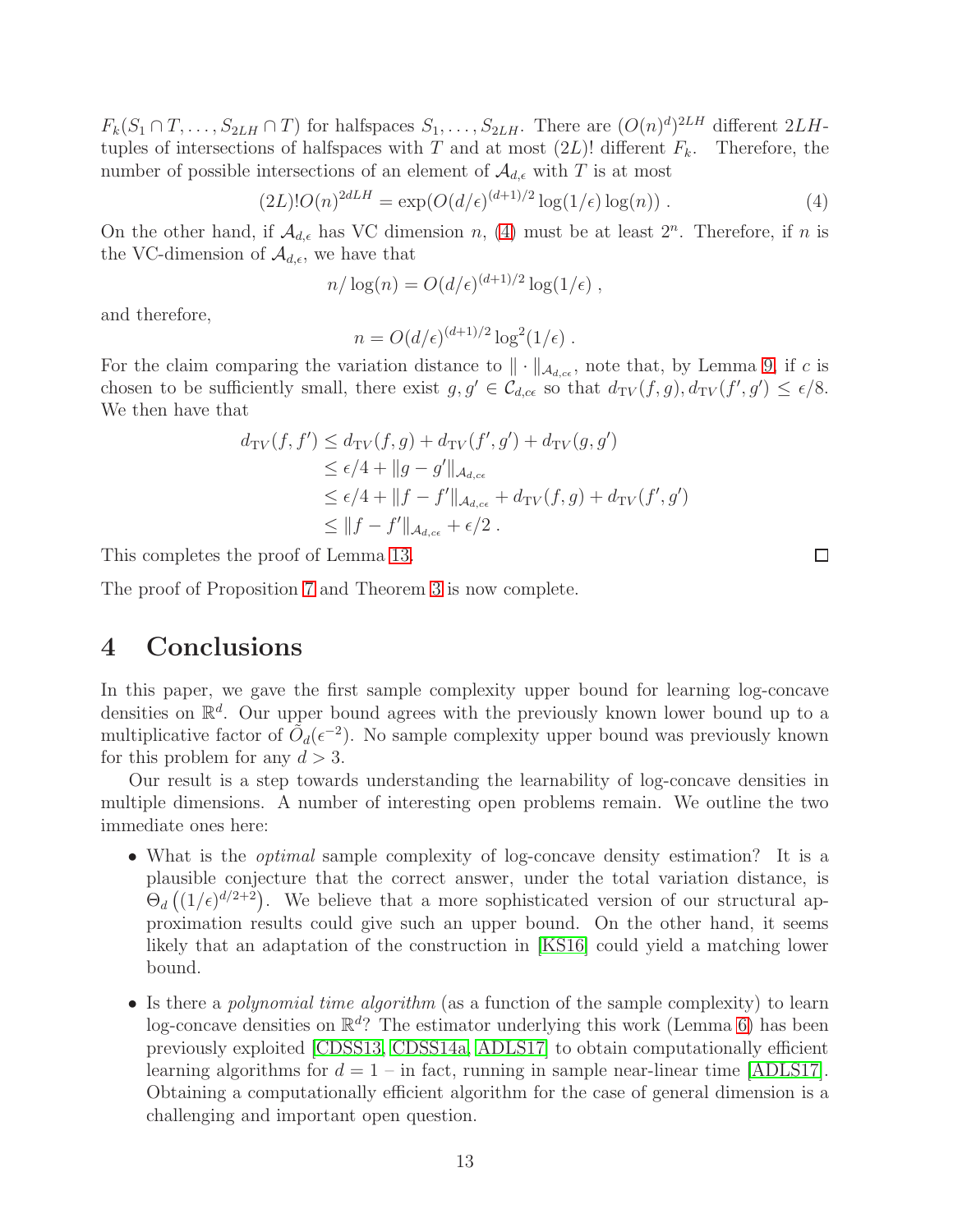### References

- <span id="page-13-12"></span>[ADH<sup>+</sup>15] J. Acharya, I. Diakonikolas, C. Hegde, J. Li, and L. Schmidt. Fast and nearoptimal algorithms for approximating distributions by histograms. In Proceedings of the 34th ACM Symposium on Principles of Database Systems, PODS 2015, pages 249–263, 2015.
- <span id="page-13-6"></span>[ADK15] J. Acharya, C. Daskalakis, and G. Kamath. Optimal testing for properties of distributions. In NIPS, 2015.
- <span id="page-13-5"></span>[ADLS17] J. Acharya, I. Diakonikolas, J. Li, and L. Schmidt. Sample-optimal density estimation in nearly-linear time. In Proceedings of the Twenty-Eighth Annual ACM-SIAM Symposium on Discrete Algorithms, SODA 2017, pages 1278–1289, 2017. Available at https://arxiv.org/abs/1506.00671.
- <span id="page-13-3"></span>[An95] M. Y. An. Log-concave probability distributions: Theory and statistical testing. Technical Report Economics Working Paper Archive at WUSTL, Washington University at St. Louis, 1995.
- <span id="page-13-2"></span>[BB05] M. Bagnoli and T. Bergstrom. Log-concave probability and its applications. Economic Theory, 26(2):pp. 445–469, 2005.
- <span id="page-13-7"></span>[BB16] Y. Baraud and L. Birge. Rho-estimators for shape restricted density estimation. Stochastic Processes and their Applications, 126(12):3888 – 3912, 2016.
- <span id="page-13-0"></span>[BBBB72] R.E. Barlow, D.J. Bartholomew, J.M. Bremner, and H.D. Brunk. Statistical Inference under Order Restrictions. Wiley, New York, 1972.
- <span id="page-13-11"></span>[BD03] G. Biau and L. Devroye. On the risk of estimates for block decreasing densities. Journal of Multivariate Analysis,  $86(1):143 - 165$ , 2003.
- <span id="page-13-4"></span>[BD14] F. Balabdaoui and C. R. Doss. Inference for a Mixture of Symmetric Distributions under Log-Concavity. To appear in Journal of Bernoulli. Available at http://arxiv.org/abs/1411.4708, 2014.
- <span id="page-13-1"></span>[BEHW89] A. Blumer, A. Ehrenfeucht, D. Haussler, and M. Warmuth. Learnability and the Vapnik-Chervonenkis dimension. Journal of the ACM, 36(4):929–965, 1989.
- <span id="page-13-9"></span>[Bir87a] L. Birg´e. Estimating a density under order restrictions: Nonasymptotic minimax risk. Annals of Statistics, 15(3):995–1012, 1987.
- <span id="page-13-10"></span>[Bir87b] L. Birgé. On the risk of histograms for estimating decreasing densities. Annals of Statistics, 15(3):1013–1022, 1987.
- <span id="page-13-13"></span>[Bro08] E. M. Bronstein. Approximation of convex sets by polytopes. Journal of Mathematical Sciences, 153(6):727–762, 2008.
- <span id="page-13-8"></span>[Bru58] H. D. Brunk. On the estimation of parameters restricted by inequalities. The Annals of Mathematical Statistics, 29(2):pp. 437–454, 1958.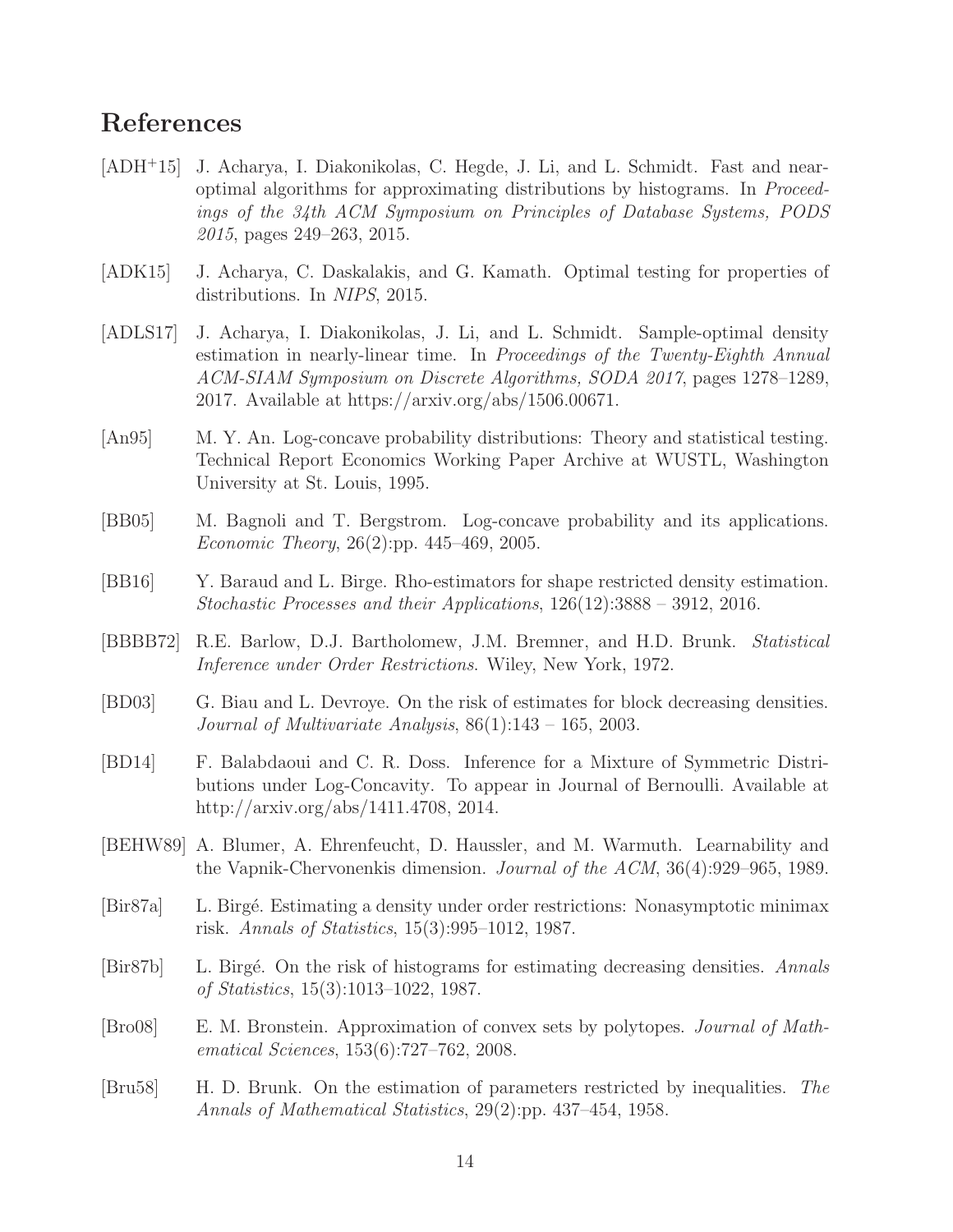- <span id="page-14-5"></span>[CDGR16] C. L. Canonne, I. Diakonikolas, T. Gouleakis, and R. Rubinfeld. Testing shape restrictions of discrete distributions. In STACS, pages 25:1–25:14, 2016.
- <span id="page-14-3"></span>[CDSS13] S. Chan, I. Diakonikolas, R. Servedio, and X. Sun. Learning mixtures of structured distributions over discrete domains. In SODA, pages 1380–1394, 2013.
- <span id="page-14-4"></span>[CDSS14a] S. Chan, I. Diakonikolas, R. Servedio, and X. Sun. Efficient density estimation via piecewise polynomial approximation. In STOC, pages 604–613, 2014.
- <span id="page-14-10"></span>[CDSS14b] S. Chan, I. Diakonikolas, R. Servedio, and X. Sun. Near-optimal density estimation in near-linear time using variable-width histograms. In NIPS, pages 1844–1852, 2014.
- <span id="page-14-2"></span>[CS13] Y. Chen and R. J. Samworth. Smoothed log-concave maximum likelihood estimation with applications. Statist. Sinica, 23:1373–1398, 2013.
- <span id="page-14-1"></span>[CSS10] M. Cule, R. Samworth, and M. Stewart. Maximum likelihood estimation of a multi-dimensional log-concave density. Journal of the Royal Statistical Society: Series B, 72:545–607, 2010.
- <span id="page-14-12"></span>[DDKT16] C. Daskalakis, A. De, G. Kamath, and C. Tzamos. A size-free CLT for poisson multinomials and its applications. In Proceedings of the 48th Annual ACM Symposium on the Theory of Computing, STOC '16, 2016.
- <span id="page-14-9"></span>[DDO<sup>+</sup>13] C. Daskalakis, I. Diakonikolas, R. O'Donnell, R.A. Servedio, and L. Tan. Learning Sums of Independent Integer Random Variables. In FOCS, pages 217–226, 2013.
- <span id="page-14-7"></span>[DDS12a] C. Daskalakis, I. Diakonikolas, and R.A. Servedio. Learning k-modal distributions via testing. In SODA, pages 1371–1385, 2012.
- <span id="page-14-8"></span>[DDS12b] C. Daskalakis, I. Diakonikolas, and R.A. Servedio. Learning Poisson Binomial Distributions. In *STOC*, pages 709–728, 2012.
- <span id="page-14-0"></span>[DG85] L. Devroye and L. Györfi. Nonparametric Density Estimation: The  $L_1$  View. John Wiley & Sons, 1985.
- <span id="page-14-11"></span>[DHS15] I. Diakonikolas, M. Hardt, and L. Schmidt. Differentially private learning of structured discrete distributions. In NIPS, pages 2566–2574, 2015.
- <span id="page-14-6"></span>[DKS16a] I. Diakonikolas, D. M. Kane, and A. Stewart. Efficient Robust Proper Learning of Log-concave Distributions. Arxiv report, 2016.
- <span id="page-14-13"></span>[DKS16b] I. Diakonikolas, D. M. Kane, and A. Stewart. The fourier transform of poisson multinomial distributions and its algorithmic applications. In Proceedings of STOC'16, 2016.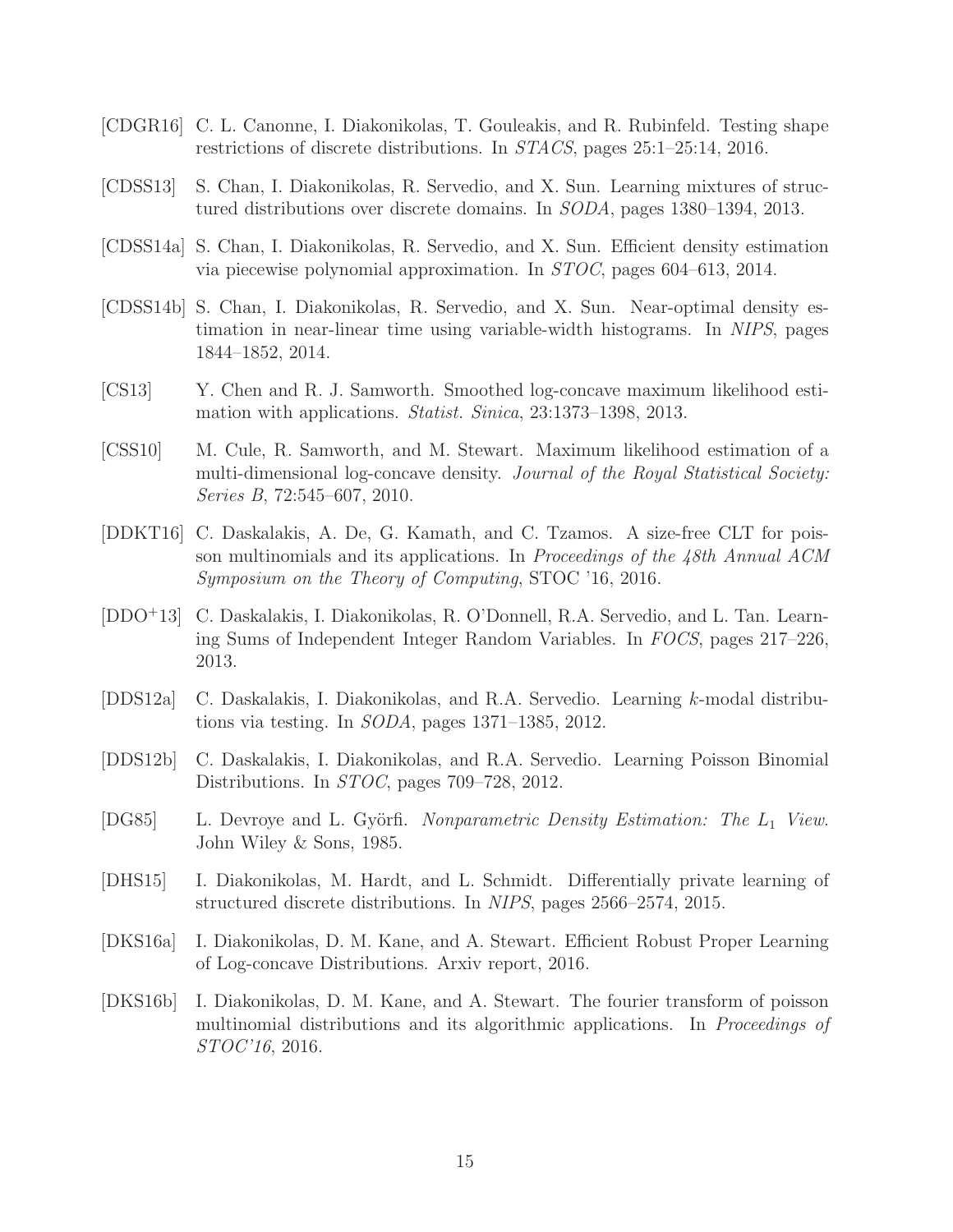- <span id="page-15-1"></span>[DKS16c] I. Diakonikolas, D. M. Kane, and A. Stewart. Optimal learning via the fourier transform for sums of independent integer random variables. In Proceedings of the 29th Conference on Learning Theory, COLT 2016, pages 831–849, 2016. Full version available at https://arxiv.org/abs/1505.00662.
- <span id="page-15-10"></span>[DKS16d] I. Diakonikolas, D. M. Kane, and A. Stewart. Properly learning poisson binomial distributions in almost polynomial time. In Proceedings of the 29th Conference on Learning Theory, COLT 2016, pages 850–878, 2016. Full version available at https://arxiv.org/abs/1511.04066.
- <span id="page-15-0"></span>[DL01] L. Devroye and G. Lugosi. Combinatorial methods in density estimation. Springer, 2001.
- <span id="page-15-2"></span>[DR09] L. Dumbgen and K. Rufibach. Maximum likelihood estimation of a log-concave density and its distribution function: Basic properties and uniform consistency. Bernoulli, 15(1):40–68, 2009.
- <span id="page-15-4"></span>[DSS11] L. Dumbgen, R. Samworth, and D. Schuhmacher. Approximation by log-concave distributions, with applications to regression. Ann. Statist.,  $39(2)$ :702–730, 04 2011.
- <span id="page-15-3"></span>[DW16] C. R. Doss and J. A. Wellner. Global rates of convergence of the mles of logconcave and s-concave densities. Ann. Statist., 44(3):954–981, 06 2016.
- <span id="page-15-9"></span>[Fou97] A.-L. Fougères. Estimation de densités unimodales. Canadian Journal of Statistics, 25:375–387, 1997.
- <span id="page-15-6"></span>[GJ14] P. Groeneboom and G. Jongbloed. Nonparametric Estimation under Shape Constraints: Estimators, Algorithms and Asymptotics. Cambridge University Press, 2014.
- <span id="page-15-12"></span>[GMR94] Y. Gordon, M. Meyer, and S. Reisner. Volume approximation of convex sets by polytopes – a constructive method. Stud. Math., 111:81–95, 1994.
- <span id="page-15-13"></span>[GMR95] Y. Gordon, M. Meyer, and S. Reisner. Constructing a polytope to approximate a convex body. Geometriae Dedicata, 57(2):217–222, 1995.
- <span id="page-15-5"></span>[Gre56] U. Grenander. On the theory of mortality measurement. *Skand. Aktuarietidskr.*, 39:125–153, 1956.
- <span id="page-15-8"></span>[Gro85] P. Groeneboom. Estimating a monotone density. In Proc. of the Berkeley Conference in Honor of Jerzy Neyman and Jack Kiefer, pages 539–555, 1985.
- <span id="page-15-11"></span>[Gru93] P. M. Gruber. Aspects of approximation of convex bodies. Handbook of Convex Geometry, 1993.
- <span id="page-15-7"></span>[HP76] D. L. Hanson and G. Pledger. Consistency in concave regression. The Annals of Statistics, 4(6):pp. 1038–1050, 1976.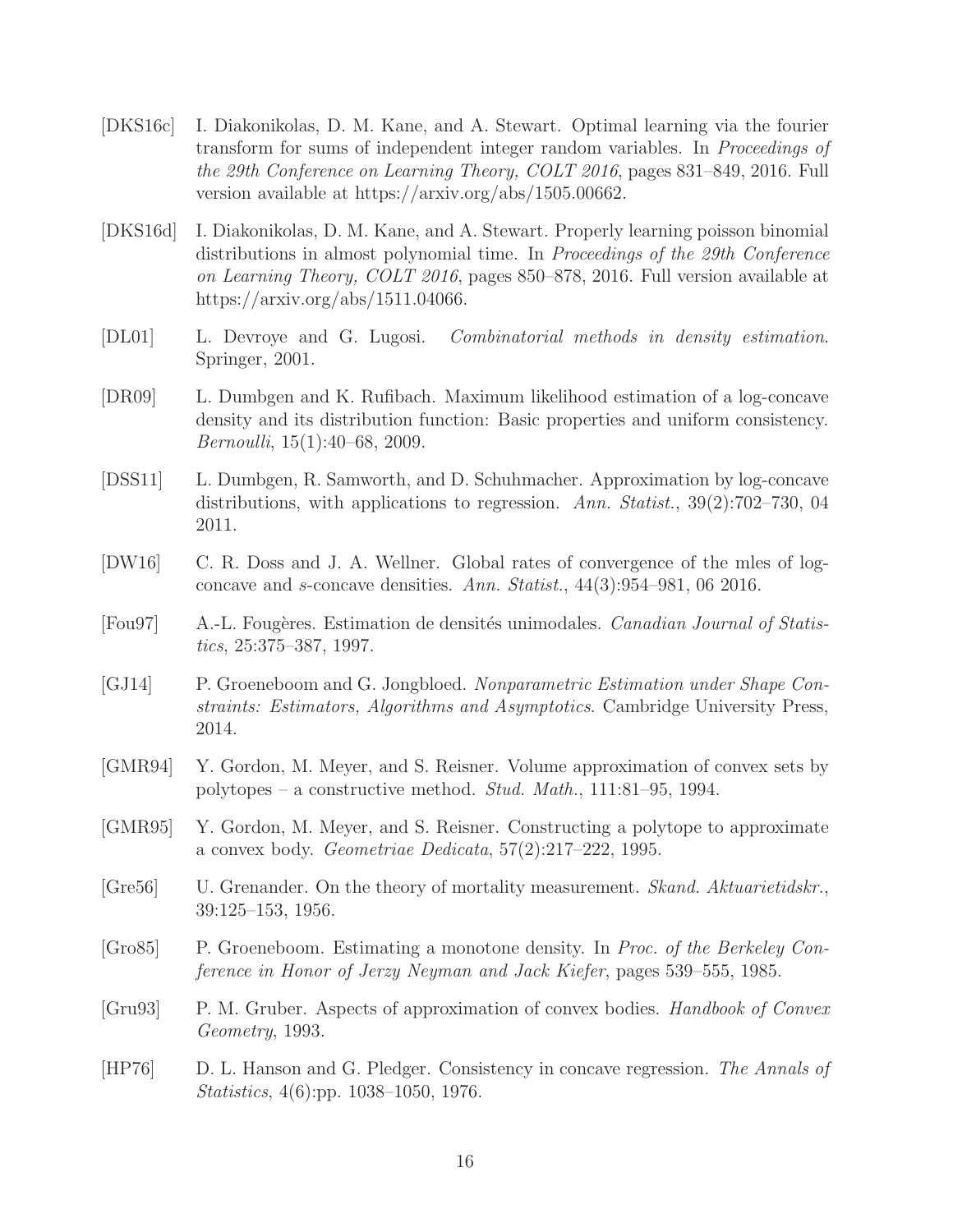- <span id="page-16-10"></span>[Hub64] P. J. Huber. Robust estimation of a location parameter. Ann. Math. Statist., 35(1):73–101, 03 1964.
- <span id="page-16-9"></span>[HW16] Q. Han and J. A. Wellner. Approximation and estimation of s-concave densities via renyi divergences. Ann. Statist., 44(3):1332–1359, 06 2016.
- <span id="page-16-13"></span>[JW09] H. K. Jankowski and J. A. Wellner. Estimation of a discrete monotone density. Electronic Journal of Statistics, 3:1567–1605, 2009.
- <span id="page-16-15"></span>[KM10] R. Koenker and I. Mizera. Quasi-concave density estimation. Ann. Statist., 38(5):2998–3027, 2010.
- <span id="page-16-8"></span>[KS16] A. K. H. Kim and R. J. Samworth. Global rates of convergence in log-concave density estimation. Ann. Statist., 44(6):2756–2779, 12 2016. Available at http://arxiv.org/abs/1404.2298.
- <span id="page-16-3"></span>[KV94] M. Kearns and U. Vazirani. An Introduction to Computational Learning Theory. MIT Press, Cambridge, MA, 1994.
- <span id="page-16-6"></span>[LV07] L. Lovász and S. Vempala. The geometry of logconcave functions and sampling algorithms. Random Structures and Algorithms, 30(3):307–358, 2007.
- <span id="page-16-0"></span>[Pea95] K. Pearson. Contributions to the mathematical theory of evolution. ii. skew variation in homogeneous material. Philosophical Trans. of the Royal Society of London, 186:343–414, 1895.
- <span id="page-16-12"></span>[Rao69] B.L.S. Prakasa Rao. Estimation of a unimodal density. Sankhya Ser. A, 31:23– 36, 1969.
- <span id="page-16-2"></span>[Sco92] D.W. Scott. Multivariate Density Estimation: Theory, Practice and Visualization. Wiley, New York, 1992.
- <span id="page-16-1"></span>[Sil86] B. W. Silverman. Density Estimation. Chapman and Hall, London, 1986.
- <span id="page-16-7"></span>[Sta89] R. P. Stanley. Log-concave and unimodal sequences in algebra, combinatorics, and geometry. Annals of the New York Academy of Sciences, 576(1):500–535, 1989.
- <span id="page-16-14"></span>[SW10] A. Seregin and J. A. Wellner. Nonparametric estimation of multivariate convextransformed densities. Ann. Statist., 38(6):3751–3781, 12 2010.
- <span id="page-16-5"></span>[SW14] A. Saumard and J. A. Wellner. Log-concavity and strong log-concavity: A review. Statist. Surv., 8:45–114, 2014.
- <span id="page-16-4"></span>[Tsy08] A. B. Tsybakov. Introduction to Nonparametric Estimation. Springer Publishing Company, Incorporated, 2008.
- <span id="page-16-11"></span>[VC71] V. Vapnik and A. Chervonenkis. On the uniform convergence of relative frequencies of events to their probabilities. Theory Probab. Appl., 16:264–280, 1971.